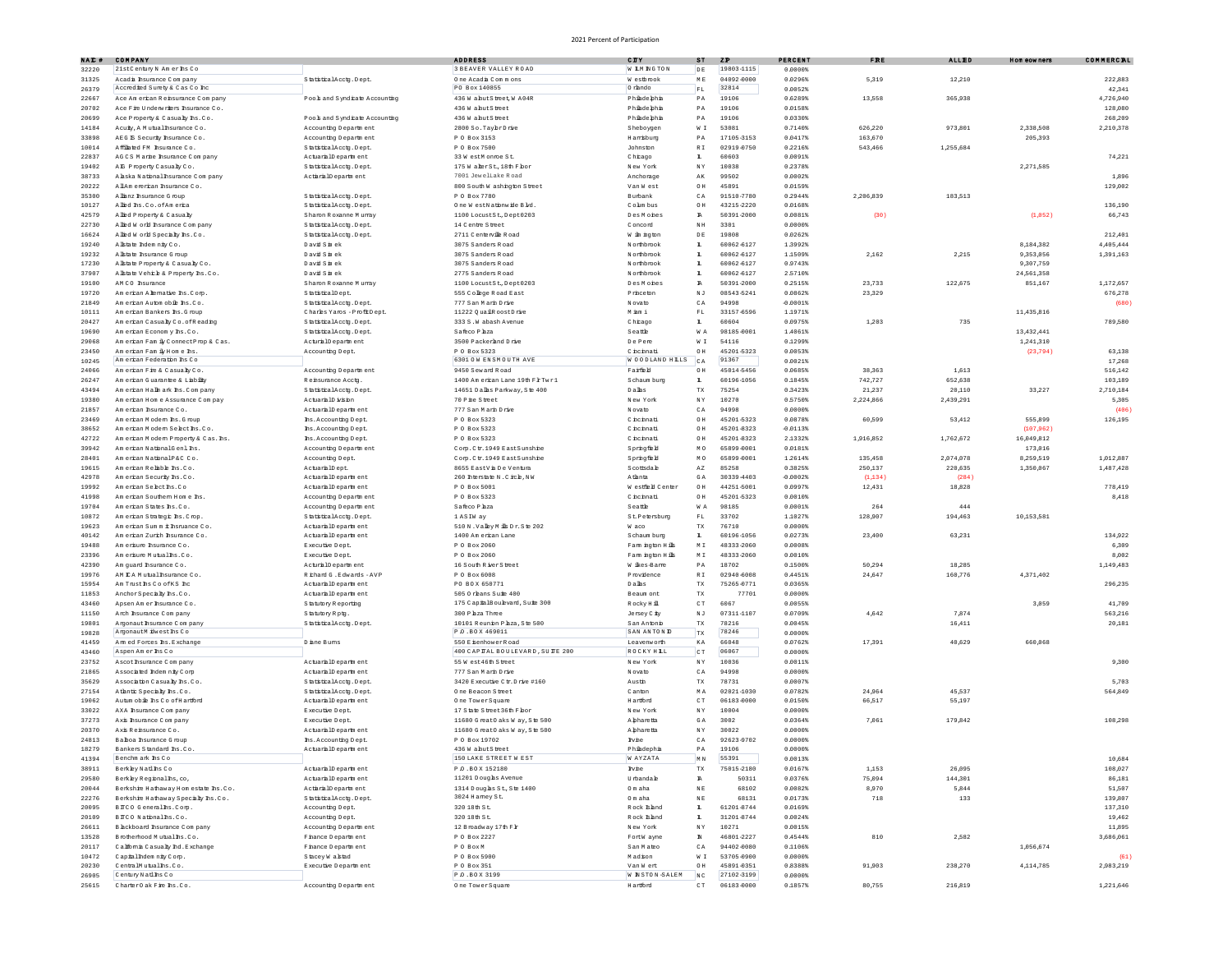| NAI # | <b>COMPANY</b>                         |                                | <b>ADDRESS</b>                         | CITY                | 3T                                | ZD         | <b>PERCENT</b> | <b>FRI</b> | <b>ALLED</b> | Hom cowners | COMMERCIL |
|-------|----------------------------------------|--------------------------------|----------------------------------------|---------------------|-----------------------------------|------------|----------------|------------|--------------|-------------|-----------|
| 22810 | Chicago Insurance Company              | ActuarialDepartment            | 225 W. Washington Street, Ste 1800     | Chrago              | L.                                | 60606-3484 | 0.0096%        |            |              |             | 78.071    |
| 12777 | Chubb Indem nity Insurance Company     | ActuarialD epartment           | 1133 Avenue of the Americas            | New York            | N Y                               | 10036      | 0.0005%        |            |              | 1,487       | 2,860     |
| 10052 | Chubb National Insurance Company       | ActuarialD epartment           | 202B Halls MillRoad                    | W hitehouse Station | $\mathbb N$ J                     | 08889-0000 | 0.0002%        |            |              | 2,226       |           |
| 18767 | Church Mutuallhs.Co.                   | Accounting Department          | P 0 Box 357                            | Memil               | $\mathbbmss{W}$ . $\mathbbmss{V}$ | 54452-0357 | 0.4159%        |            |              |             | 3,396,377 |
| 31534 | Citizens Ins. Co. O fAm erica          | Statutory Department           | 645 W estG rand R iver Avenue          | Howel               | $\mathbb M$ I                     | 48843-2151 | 0.0139%        | 540        | 920          |             | 111,144   |
| 28860 | ClearBlue hs Co                        |                                | B-7 TABONUCO STREET, SUITE 912         | <b>GUAYNABO</b>     | PR                                | 00968      | 0.0038%        | 30,539     |              |             |           |
| 16203 | CM Select hsumance Co.                 | ActuarialD epartment           | 225 W. Washington Street Ste 1800      | Chrago              | $\mathbbm{L}$                     | 60606-3484 | 0.0063%        |            |              |             | 50,868    |
|       | Cobny Specially Is Co                  |                                | P O .Box 469012                        | San Antonio         |                                   |            |                |            |              |             |           |
| 36927 |                                        |                                |                                        |                     | $_{\rm TX}$                       |            | 0.0001%        |            | 415          |             |           |
| 41785 | Cobrado Casualy hs.Co                  | Peggy Cam pbell                | 10700 EastGeddes Ave. Ste 300          | Englewood           | $\mathbb{C}$ O                    | 80217-3636 | 0.0003         |            |              |             | 2,300     |
| 40371 | Colm bis Mutual hs.Co.                 | ActuarialD epartment           | 333 Guadalipe St.                      | Austin              | $_{\rm TX}$                       | 78714      | 0.0038%        |            | $2\sqrt{4}$  |             | 30,753    |
| 20443 | ConthentalCasualyCo.                   | State Reports Dept.            | 333 S.W abash Avenue                   | Chrago              | $\mathbf{L}$                      | 60604      | 0.3699%        | 582,244    | 555,668      |             | 1,865,874 |
| 35289 | Conthental Insurance Com pany          | ActuarialD epartment           | CNA Center, 333 South W abash          | Chrago              | $\mathbbm{L}$                     | 60685      | 0.0758%        | 3 A 7 2    | 1,507        |             | 610,175   |
| 10804 | ConthentalW estem haurance Co.         | ActuarialDept.                 | 11201 Douglas Avenue                   | Urbandale           | $\mathbbm{R}$                     | 50322      | 0.1129%        | 45,465     | 220,879      |             | 650,830   |
| 37206 | Contactors Bonding & Ins.Co.           | Complance Dept.                | P 0 Box 9271                           | Seattle             | W A                               | 98109-0271 | 0.0019%        |            |              |             | 15,352    |
| 18961 | Crestbrook Insurance Co.               | StatisticalAcctq.Dept          | One WestNationwide Bld                 | Colm bus            | 0H                                | 43215-2220 | 0.1515%        |            |              | 1,441,473   | 5,325     |
| 31348 | Crum & Forster Ind.Co.                 | ActuarialD epartment           | 1209 O mange St.                       | W in ington         | $\mathbb D$ E                     | 19801      | 0.0169%        |            |              |             | 136,875   |
| 10847 | Cum is haurance Society Inc.           | Barbara Lund                   | P 0 Box 391                            | Madison             | $\mathbbmss{W}$ . $\mathbbmss{V}$ | 53701-0391 | 0.0693%        |            | 6,044        |             | 556,830   |
| 25747 | Daiyand Amerins Co                     |                                | 1800 NORTH PONT DR NE                  | STEVENS PONT        | W I                               | 54481      | $0.0000*$      |            |              |             |           |
| 42587 | Depositors haurance Co                 | Sharon Roxanne Munay           | 1100 Locust St., Dept 0203             | Des Mohes           | $\mathbbm{R}$                     | 50391-2000 | 0.0820%        | 35.777     | 51,808       |             | 578,211   |
| 42048 | Diamond State Rs.Co.                   | Accounting Dept.               | Three Bah Phza East-Ste 300            | Bah Cynwyd          | PA                                | 19004      | 0.0059%        |            |              |             | 48,206    |
|       | DiscoverProp & Cas hs Co               |                                | ONE TOWER SQUARE                       | HARTFORD            |                                   | 06183      |                |            |              |             |           |
| 36463 |                                        |                                |                                        |                     | CT                                |            | $0.0000*$      |            |              |             |           |
| 13692 | DonegalMutual hsumance Co              | Accounting Department          | 5051 JournalCtrBld., NE                | A buquerque         | $\mathbb N$ M                     | 87109      | 0.4934%        | 32,558     |              |             | 3,974,116 |
| 22926 | Economy Fire & Cas Co                  |                                | PO Box 350, 700 QuakerLane             | W any ick           | RI                                | 02887-0350 | $0.0000$ \$    |            |              |             |           |
| 38067 | Economy Preferred hs Co.               |                                | 177 South Commons Drive                | Aumoa               | $\mathbbm{L}$                     | 60504      | 0.0581%        |            |              | 554,759     |           |
| 40649 | Econom y Prem er Assurance             | Accounting Department          | P 0 Box 350                            | W any ick           | R I                               | 02887      | 0.1272%        |            |              | 1,214,718   |           |
| 21261 | E lectric Insurance Co.                | Fhance-Stat.Dept.              | P 0 Box 1029                           | Beverly             | MA                                | 01915-0729 | $0.0000*$      |            |              |             |           |
| 25186 | EMC Property & Casualy hsurance Co.    | ActuarialD epartment           | 717 Muberry Street                     | Des Mohes           | $\mathbbm{R}$                     | 50309      | 0.0435%        | 98 106     | 170,200      |             | 84.87     |
| 21407 | Em casco hsumnce Company               | ActuarialD epartment           | 717 Muberry Street                     | Des Mohes           | $\mathbbm{R}$                     | 50309-3872 | 0.0837%        | 184,994    | 280,760      |             | 213,609   |
| 21326 | Empie Fire & Marine Rs.Co              | CamplW hite, Fin. AN           | 13810 FNB Parkway                      | Om aha              | $\mathbb N$ E                     | 68154-5202 | 0.0001%        | 180        | 449          |             |           |
|       |                                        |                                |                                        |                     |                                   |            | 0.1375%        |            |              |             |           |
| 21458 | Em pbyers hsurance of W ausau          | Accounting Department          | 2000 W estwood Drive                   | W ausau             | $\mathbbmss{W}$ . $\mathbbmss{W}$ | 54401      |                | 1,024,425  | 92,214       |             |           |
| 21415 | Em phyers MutualCasualy Co             | Accounting Department          | 717 Muberry Street                     | Des Mones           | $\mathbbm{R}$                     | 50309-3872 | 0.1684%        | 280,636    | 501,389      |             | 585,120   |
| 15130 | Encompass Indemnity Co.                | Accounting Department          | 3075 Sanders Road, Suite G 2H          | Northbrook          | $\mathbf{L}$                      | 60062-7127 | 0.0663%        | 30.573     |              | 597.508     |           |
| 10071 | Encompass hs.Co.ofAmerica              | Accounting Department          | 333 S.W abash Avenue                   | Chrago              | L.                                | 60685      | 0.0303%        | 17,504     |              | 268.535     |           |
| 43630 | Endurance R isk Solution Assurance Co. | Accounting Department          | 3780 M ansellRd.Ste 400                | Abharetta           | GA                                | 30022      | 0.0123%        |            |              |             | 99.987    |
| 25712 | Esusmnce Insurance Co.                 | StatisticalAcctq.Dept          | 4005 Felland Road                      | Madison             | $W~\ensuremath{\bot}$             | 53718      | 0.1050%        |            |              | 1,003,182   |           |
| 10120 | EverestNational hsurance Co.           | Accounting Department          | 447 Marthsville Rd.                    | Liberty Comer       | $\mathbb N$ J                     | 07938-0830 | 0.0123%        | (6)        | (3)          |             | 99.747    |
| 35181 | Executive R isk Ind Inc                |                                | 202B HALLS M LL ROAD                   |                     | $\mathbb N$ J                     | 08889      | $0.0000*$      |            |              | 120         |           |
| 21482 | Factory Mutual hsurance Co.            | Prem im Taxes Dept.            | P 0 Box 7500                           | erarnx<br>Johnston  | R I                               | 02919-0500 | 0.8226%        | 2,215,573  | 4,464,317    |             |           |
|       |                                        | ActuarialDepartment            |                                        |                     |                                   |            |                |            |              |             |           |
| 31925 | Falls Lake National Insurance Co.      |                                | 6131 Falls of Neuse Road Ste 306       | Rakiph              | NC                                | 27609      | 0.0015%        | 4,063      | 8,009        |             |           |
| 13773 | Fam Bureau Mutual haurance Co          | Linda Dale P&C Pricing & Stat  | 5400 University Avenue                 | WestDesMones        | $\mathbbm{R}$                     | 50266-5997 | 2.2520%        |            |              | 18,999,633  | 2.137.293 |
| 21598 | Farm ers hsurance Co. of Arizons       | Accounting Department          | 18444 North 25th Avenue                | Phoeni              | $\mathbb{A}\, \mathbb{Z}$         | 85023      | 1.9520%        |            |              | 13,642,721  | 4,254,157 |
| 21652 | Farm ers hsurance Exchange             | Accounting Dept.               | 4680 W ishire Bld                      | Los Angeles         | $\mathbb C$ A                     | 90010-4603 | 7.4082%        | 561        | 3,083        | 66,614,237  | 3,530,524 |
| 26298 | Famers Prop & Cas hs Co                |                                | PO Box 350, 700 Q uaker Lane           | W anwick            | $\mathbb R$ I                     | 02887-0350 | 0.5803%        |            |              | 5,561,063   | (14,516)  |
| 41483 | Fam hoton Casualy Co.                  | ActuarialD epartment           | One TowerSquare                        | Hartford            | CT                                | 6183       | $0.0000*$      |            |              |             |           |
| 20281 | Federal hsurance Co.                   | Joann Martyn                   | 15 Mountain View Road                  | W amen              | N <sub>J</sub>                    | 07061-1615 | 0.4131%        |            |              | 2,604,068   | 1,141,275 |
| 13935 | Federated Mutual Insurance             | Rates & Filings Dept.          | P 0 Box 328                            | Owatonna            | $\mathbb M$ $\mathbb N$           | 55060      | 0.1980%        | 745,745    | 589,751      |             | 272,381   |
| 16024 | Federated Reserve Insurance Co.        | ActuarialD epartment           | 121 EastPark Square                    | 0 w atonna          | $\mathbb M$ $\mathbb N$           | 55060      | 0.0341%        | 143,456    | 133,672      |             |           |
|       |                                        |                                |                                        |                     |                                   |            |                |            |              |             |           |
| 11118 | Federated RuralE lectric hs            | Acctg. Mgr. - Fh. Dept         | P 0 Box 15147                          | Lenexa              | $\mathbb{K} \: \mathbb{S}$        | 66285-5147 | 0.0778%        | 232,161    | 399,345      |             |           |
| 28304 | Federated Service Ins.Co.              | ActuarialServices Dept         | P 0 Box 328                            | 0 w atonna          | $\mathbb M$ $\mathbb N$           |            | 0.0150%        | 34,845     | 29,852       |             | 57.414    |
| 39306 | Fileliv & DepositCo ofMarvand          | Accounting Department          | Zurich Towers, 1400 Am erican Ln       | Schaum burg         | L.                                | 60196-1056 | $0.0080*$      |            | 1,010        |             | 63,572    |
| 35386 | Filelly & Guaranty Insurance Co,       | Accounting Department          | One TowerSquare                        | Hartford            | CT                                | 06183-7050 | 0.3202%        | 3.687      | 8,157        |             | 2,588,323 |
| 25879 | Filely & Guar hs Underwriters ho       |                                | ONE TOWER SQUARE                       | Hartford            | $\hbox{C}$ T                      | 06183      | $0.0000*$      |            |              |             |           |
| 21873 | Firem ans Fund Insurance Cos           | Com.Fh.Reptg.Dept              | 777 San Marin Drive                    | Novato              | $\mathbb C$ A                     | 94998-1000 | 0.0385%        | 4,079      |              |             | 308,456   |
| 21784 | Firem ens Ins. Co. of W ashington DC   | StatisticalAcctq.Dept.         | 4820 Lake Brook Drive                  | G len Allen         | $_{\rm VA}$                       | 23060-9233 | $0.0050*$      |            |              |             | 40,464    |
| 37710 | FistAm erkan Corp. P&C Co.             | Accounting Department          | P 0 Box 1678                           | Santa Ana           | $\mathbb C$ A                     | 92702-1678 | $0.0000*$      |            |              | (98)        | (288)     |
| 24724 | FistNationalhs of America              | Accounting Department          | Safeco Phza                            | Seattle             | WA                                | 98185      | $0.0000*$      |            |              |             |           |
| 13978 | F bristMutual haurance Co              |                                | 500 St. Louis Street                   | Edwardsville        | L.                                | 62025-1573 | 0.0258%        | 50.716     | 158,962      |             |           |
|       |                                        | Complance Department           |                                        |                     |                                   |            |                |            |              |             |           |
| 11185 | Forem ost hsurance G roup              | John Lesiewicz-Accounting Dept | P O Box 2450                           | Grand Rapids        | $\mathbb M$ I                     | 49501-2450 | 4.2132%        | 7,445,548  | 4,825,421    | 25,813,117  |           |
| 11800 | Forem ostProperty & Casualty           | Accounting Department          | P 0 Box 2450                           | Grand Rapids        | $\mathbb M$ I                     | 49501-2450 | 0.3307%        |            |              | 3,159,050   |           |
| 41513 | Forem ostSignature hs.Co               | Accounting Department          | P 0 Box 2450                           | G rand R apids      | M I                               | 49501-2450 | $0.0000*$      |            |              |             |           |
| 21253 | G arrison P roperty Insurance          | ActuarialDept.                 | 9800 Fredericksburg Road               | San Antonio         | $_{\rm TX}$                       | 78288      | 1.0224%        | 148,472    | 490,466      | 9,013,177   | 2.038     |
| 24414 | GeneralCasualy Insurance Cos.          | Executive Dept.                | One GeneralDrive                       | Sun Prairie         | $W~\ensuremath{\bot}$             | 53596      | 0.0665%        | 135,046    | 150,009      |             | 255,133   |
| 24732 | General Insurance Co of America        | Accounting Department          | Safero Phza                            | Seattle             | WA.                               | 98185      | $0.0102$ \$    |            | 360          |             | 82,501    |
| 39322 | GeneralSecurity National hs.Co         | Accounting Department          | 199 W aterStreet. 21stFbor             | New York            | N Y                               | 10038-3536 | $0.0000*$      |            |              |             |           |
| 11231 | Generalitis Branch                     | ActuarialD epartment           | 7 W orld Trade C tr 250 G reenwich St. | New York            | $_{\mathrm{N}}$ $_{\mathrm{Y}}$   | 10007      | $0.0000*$      |            |              |             |           |
| 23809 | Grante States hs.Co.                   | Accounting Department          | 70 Pine Street3rd Fh                   | New York            | $\mathbb N$ Y                     | 10270      | 0.1105%        | 55,553     | 47,851       |             | 793,756   |
|       | GreatAm erican Allance hs.Co           |                                | 580 W abutS treet                      | C hohnati           |                                   | 45201      | 0.0140%        |            |              |             |           |
| 26832 |                                        | StatisticalCompliance Dept.    |                                        |                     | $\hbox{O\,\,H}$                   |            |                |            |              |             | 113,468   |
| 26344 | GreatAm erican Assurance Co.           | StatisticalComplianeDept       | 580 W ahutStreet                       | C hohnati           | $\hbox{O\,\,H}$                   | 45201      | 0.0449%        | 23,738     | 13,140       |             | 327,931   |
| 22136 | GreatAm erran Ins.Co.ofN)              | StatisticalComplance Dept      | 580 W ahutStreet                       | C hohnati           | OH                                | 45201      | 0.0276%        |            |              |             | 223,762   |
| 16691 | GreatAm erican Insurance Co.           | StatisticalComplance Dept.     | 580 W ahutStreet                       | Chchnati            | OH                                | 45201      | 0.0528%        | 82 101     | 4,965        |             | 341,919   |
| 25224 | GreatDivide hsurance Co.               | ActuarialD epartment           | 7233 EastButhenus Drive                | Scottsdale          | $\mathbb{A}\, \mathbb{Z}$         | 85260      | 0.0018%        |            |              |             | 14,264    |
| 18694 | GreatM Ewest hsurance Co.              | ActuarialD epartm ent          | 9821 Katy Freeway, Ste. 850            | H ouston            | TX                                | 77024-1206 | $0.0000$ \$    |            |              |             |           |
| 20303 | GreatNorthern Insurance Co.            | Joann Martyn                   | 15 Mountain View Road                  | W amen              | NJ                                | 07061-1615 | 0.0953%        |            |              | 509,671     | 340,820   |
| 26654 | GreatNorthwesthsCo                     |                                | 445 M INNESOTA STREET, SUITE 730       | ST.PAUL             | MN                                | 55101      | $0.0000*$      |            |              |             |           |
| 22322 | Greenwich Insurance Company            | Tax Department                 | 70 Seaview Avenue                      | Stam ford           | CT                                | 06902-6040 | $-0.0005$      | (4.062)    | (25)         |             | 199       |
| 42803 |                                        |                                | 1111 Ashworth Road                     |                     |                                   | 50265-3538 | 0.0069%        |            |              |             | 55,800    |
|       | Guideone Elie haurance Co.             | Accounting Department          |                                        | W.DesMones          | $\mathbbm{R}$                     |            |                |            |              |             |           |
| 14559 | Guide One Spcky Mutual hs.Cos.         | Accounting Department          | 1111 Ashworth Road                     | W.DesMones          | $\mathbbm{R}$                     | 50265-3538 | 0.0072%        |            |              |             | 58,556    |
| 15032 | Guideone Specialy Mutual hs.Co.        |                                | 1111Ashworth Road                      | WestDesMones        | $\mathbbm{R}$                     | 50265-3538 | 0.0357%        | 41         | 124          |             | 289,644   |
| 36064 | HanoverAm erican Insurance Co.         | ActuralD epartment             | 440 Lincoln Street                     | W orcester          | MA                                | 01653-0002 | 0.0116%        | 173        | 110          |             | 94,026    |
| 22292 | Hanover hsurance Cos.                  | Bureau Rptg.                   | 100 North Parkway Sta. H-220           | W orcester          | $\tt M$ $\tt A$                   | 01605-1396 | 0.0555%        | 179        | 278,348      |             | 172,419   |
| 26433 | Harco National haurance Co.            | StatisticalComplance Dept.     | 702 O berlin Road                      | Rakizh              | NC                                | 27605-0800 | 0.0053%        | 9,940      | 33,272       |             |           |
| 23582 | Harbysville Insurance Company          | ActuarialD epartment           | 355 Maple Avenue                       | Harleysville        | PA                                | 19438-2297 | 0.0046%        |            | 37,334       |             |           |
|       |                                        |                                |                                        |                     |                                   |            |                |            |              |             |           |
| 22357 | Hartford Accident& Ins.Co              | Accounting Department          | Hartford Phza H03-19                   | Hartford            | $\subset$ T                       | 06115-0000 | 0.0615%        |            |              | 585,858     | 1,234     |
| 29424 | Hartford Casualty Insurance G roup     | W ayne Lobell                  | Hartford P hza H 03-19                 | Hartford            | $\hbox{C}$ T                      | 06115      | 0.2240%        | 3,398      | 4,358        | 9,045       | 1,803,723 |
| 19682 | Hartford Fire Insurance Co.            | Accounting Department          | Hartford P hza H 03-19                 | Hartford            | CT                                | 06115-0000 | 0.1844%        | 143,470    | 12,370       | 55,563      | 1,294,114 |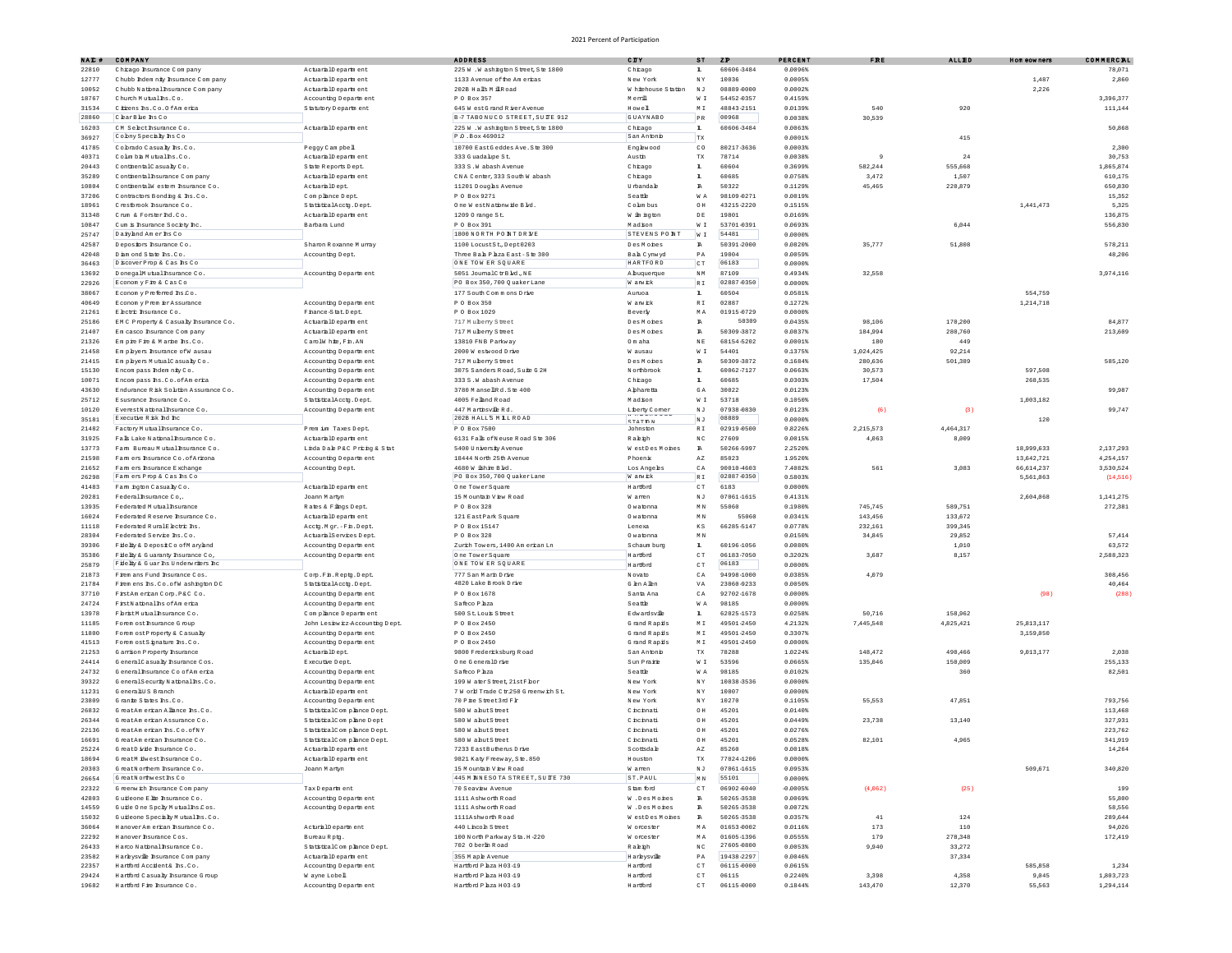| NAI # | COMPANY                                            |                               | <b>ADDRESS</b>                                                  | CITY                                         | 8T                                | Z <sub>D</sub> | PERCENT     | $\mathbf{F} \mathbf{R} \mathbf{I}$ | <b>ALLED</b> | Hom cowners | COMMERCIL |
|-------|----------------------------------------------------|-------------------------------|-----------------------------------------------------------------|----------------------------------------------|-----------------------------------|----------------|-------------|------------------------------------|--------------|-------------|-----------|
| 37478 | Hartford Insurance Co. of M ilwest                 | Accounting Department         | Hartford Plaza H03-19                                           | Hartford                                     | $\subset$ $\cal T$                | 06115-0000     | 0.4382%     |                                    |              | 4,186,563   |           |
| 30104 | Hartford Underwriters Ins. Co.                     | Accounting Department         | Hartford Phza H03-19                                            | Hartford                                     | $\subset$ $\cal{T}$               | 06115-0000     | 0.3133%     | 75,761                             | 97.562       | 342.978     | 2.079.040 |
| 41343 | HDIGerlho America hs.Co                            | Prem im Tax Dept.             | 100 Park Avenue, 28th Fl                                        | New York                                     | $_{\mathrm{N}}$ $_{\mathrm{Y}}$   | 10017          | 0.0632%     | 277,074                            | 184,716      |             | 51,787    |
| 10200 | H BCOX haurance Co. hc                             | ActuarialD epartment          | 104 S.M ichigan Avenue, Ste 600                                 | Chrago                                       | L.                                | 60603          | 0.0117%     | 90,994                             |              |             | 3.841     |
| 20419 | Homesie Indemnity Co.                              | Executive Department          | 99 Bedford St.                                                  | Boston                                       | $\tt{M}$ A                        | 02111-2217     | 0.2917%     |                                    |              | 2,786,607   |           |
| 17221 | Hom este Insurance Co.                             | Executive Department          | 99 Bedford St.                                                  | Boston                                       | $\tt{M}$ A                        | 02111-2217     | 1.5838%     |                                    |              | 15,130,006  |           |
| 22578 | Horace Mann Companies                              | Brad Delka P&C Stat           | 1 Horace M ann P hza                                            | Springfield                                  | I.                                | 62715-0001     | 0.0462%     | 21,288                             | 24,059       | 387,639     |           |
| 10069 | Housing Authority Prop                             | Accounting Department         | 189 Commerce Caourt                                             | Cheshie                                      | CT                                | 06410-0189     | 0.0755%     |                                    |              |             | 733,846   |
|       | Housing Enterprise Insurance                       | ActuarialD epartment          | P 0 Box 189                                                     | Cheshie                                      |                                   | 06410-0189     | 0.1554%     |                                    |              |             | 1,261,530 |
| 11206 |                                                    |                               |                                                                 |                                              | $\hbox{C}$ T                      | 10004          | 0.0076%     |                                    |              |             |           |
| 25054 | Hudson hsumnce Company                             | ActuralD epartment            | 17th State Street 29th Flr                                      | New York                                     | $\mathbb{N}$ Y                    |                |             | 3,161                              | 58,950       |             |           |
| 23817 | Ilho is National Insurance Co.                     | ActuralD epartment            | 175 W aterSteet, 18th Flr                                       | New York                                     | $\mathbbm{N}$ Y                   | 10038          | 0.00008     |                                    |              |             | 373       |
| 35408 | In perim Insurance Company                         | ActuralD epartment            | 120 W est 45th S treet, 36th Flr                                | New York                                     | $\mathbb{N}$ Y                    | 10036-4041     | 0.0042      | 11,817                             | 22,649       |             |           |
| 43575 | Indem nity Ins Co. of North America                | Accounting Department         | 1601 ChestnutStreet                                             | Phiadephia                                   | $\mathbb{P}\,\mathbb{A}$          | 19109          | 0.0036%     |                                    |              |             | 29,485    |
| 22713 | Insurance Co ofN Am er                             |                               | 436 W ALNUT STREET, P.O.BOX 1000                                | PH LADELPH R                                 | PA                                | 19106          | $0.0000*$   |                                    |              |             |           |
| 19429 | Insurance C om pany of Pennsylvania                | ActuarialD epartment          | 70 P he Street                                                  | New York                                     | NY                                | 10270          | 0.0309%     | 248,819                            |              |             | 1,759     |
| 43273 | hsurors Indem nity Co.                             | ActuralD epartment            | 225 South F 地                                                   | W aco                                        | TX                                | 76701          | 0.0054%     |                                    |              |             | 44,200    |
| 29742 | htegon National hsumance Co                        | ActuarialD epartm ent         | P 0 Box 3199                                                    | W haton Salem                                | NC                                | 27102-3199     | $0.1230*$   |                                    |              |             | 998.912   |
| 10749 | htrepid hsumnce Co.                                | ActuarialD epartment          | 36455 Corporate Drive                                           | Fam hoton Hills                              | $\mathbb M$ I                     | 48331          | 0.0051%     |                                    |              |             | 41,080    |
| 15598 | Interios Exch. of the Auto Club                    | Insurance Accounting A357     | 3333 Faivew Road                                                | Costa Mesa                                   | $\mathbb C$ A                     | 92626          | 1,5025%     |                                    |              | 14,353,541  |           |
| 23647 | Immshore Ind Inc.                                  |                               | 175 Berkeley Street                                             | Bosto)                                       | MA                                | 02116          | 0.00008     |                                    |              |             | $\alpha$  |
| 14354 | Jewelers Mutual Insurance Co                       | Rates & Filings Dept.         | P 0 Box 468                                                     | Neenah                                       | W I                               | 54957-0468     | 0.0118%     |                                    |              |             | 95,440    |
| 16023 | Lem onade Insurance Co.                            | ActuralD epartment            | 85 Board Street                                                 | New York                                     | NY                                | 10004          | 0.0666%     |                                    |              | 636,632     |           |
| 42404 | Liberty Insurance Corp.                            | Accounting Department         | 175 Berkley Street                                              | Boston                                       | MA                                | 02117-0000     | 2.0154%     |                                    |              | 19,253,901  |           |
| 23035 | Liberty MutualFire hs.Co.                          | Accounting Department         | 175 Berkley Street                                              | Boston                                       | $\tt{M}$ A                        | 02117-0000     | 0.5183%     | 1,278,606                          | 306,651      | 2,840,535   | 208,600   |
| 23043 | Liberty Mutual Insurance Cos.                      | Reis.Acctg.Dept.              | 10 St. Jam es Ave., 3rd Flr                                     | Boston                                       | MA                                | 02116-0140     | 0.01998     | 1,736                              | 3,533        | 1,571       | 155,323   |
| 12484 | Liberty MutualPersonalInsurance Co                 | Accounting Departing          | 175 Berkeley St.                                                | Boston                                       | MA                                | 02117-0000     | 0.0282%     |                                    |              | 269,498     |           |
| 33600 | LM hsumnce Com.                                    | ActuralD epartment            | 175 Berkley Street                                              | Boston                                       | $\tt M$ $\tt A$                   | 2117           | 0.1399%     |                                    |              | 1,336,160   |           |
| 10051 | Lyndon Southern Insurance Co                       | ActuralD epartment            | 10151 Deerwood Park Bld. Bldg 10 Ste 330                        | Jacksonville                                 | $\mathbb{F} \, \mathbb{L}$        | 32256          | 0.0200%     |                                    |              | 226         | 162,167   |
| 36897 | Manufacturers Allance hsurance Co.                 | ActuralD epartment            | 380 Sentry Parkway                                              | Ble Bell                                     | PА                                | 19422-2357     | 0.0056%     |                                    |              |             | 45,100    |
| 28932 | MarkelAm erican Ins.Co.                            | Statutory Accounting Dept.    | P 0 Box 3870                                                    | Glen Allen                                   | VA                                | 23058-3870     | 0.0228%     |                                    |              | 56,673      | 136,604   |
| 38970 | Markelhsurance Co.                                 | Statutory Acct. Dept.         | P 0 Box 3870                                                    | G len Allen                                  | VA                                | 23058-4919     | 0.0274%     |                                    |              |             | 222,418   |
| 22306 | Massachusetts Bay Insurance Co.                    | StatisticalAcctg.Dept.        | 440 Lhooh Street                                                | W orcester                                   | $\tt{M}$ A                        | 01653-0000     | 0.0440%     | 4,482                              | 15,234       |             | 337,537   |
| 26298 | Metropolian Prop. & Cas. hs                        | Judy Delh onico Law Dept. 2-C | P 0 Box 350                                                     | W any ick                                    | RI                                | 02887          | $0.0000*$   |                                    |              |             |           |
| 38660 | M.P. General haurance Com-                         |                               | 5620 University Parkway                                         | W inston Salem                               | NC                                | 27105          | $0.0000$ \$ |                                    |              |             |           |
| 21687 | Mid-Century Ins.Co.                                | Accounting Department         | 4680 W ishie Bld                                                | Los Angeles                                  | $\mathbb C$ A                     | 90010          | $0.3413*$   |                                    | $1\,2$       |             | 2,771,340 |
| 23434 | M iddesex hsurance Co.                             | Accounting Department         | 1800 North PointDrive                                           | Stevens Point                                | $\mathbbmss{W}$ . $\mathbbmss{E}$ | 54481          | 0.0006%     | 1,396                              | 3,439        |             |           |
| 27138 | Mikvale Indemnity Co                               | StatisticalAcctg.Dept.        | 6000 Am erican Parkway                                          | Madison                                      | $\mathbbmss{W}$ . $\mathbbmss{W}$ | 53780-0000     | 0.0115%     |                                    |              |             | 93,165    |
| 23574 | M ilwestFam ily Mutual hsurance Co.                | StatisticalDepartment         | P 0 Box 9425                                                    | M inneapolis                                 | $\mathbb M$ $\mathbb N$           | 55440-9425     | 0.03098     |                                    |              |             | 250.571   |
| 26662 | M fford Casualty Insurance Co.                     | Accounting Department         | 4455 LBJ Freeway Suite 700                                      | Dalhs                                        | $_{\rm TX}$                       | 75244          | 0.0149%     | 10                                 | 29           |             | 121,309   |
| 20362 | M isuiSum ipm o hs.Co.ofAm                         | StatisticalDept.              | P 0 Box 4602                                                    | W amen                                       | NJ                                | 07059-0602     | $0.0260*$   |                                    | 156,062      |             | 55,463    |
| 22551 | M isuiSum ipm o hs.USA                             | StatisticalDept.              | P 0 Box 4602                                                    | W amen                                       | $\mathbb{N}$ J                    | 07059-0602     | 0.0036%     |                                    |              |             | 29,341    |
| 10177 | Mountain States Indemnity Co.                      | Jeny P.W ih, President        | 5051 JournalCtrBld., NE                                         | A buquerque                                  | ΝM                                | 87109          | 0.5288%     | 139,528                            |              |             | 4,154,037 |
| 23663 | NationalAm erica hs.Co.                            | Accounting Department         | 1010 M anvelAvenue                                              | Chandler                                     | 0K                                | 74834          | 0.0306%     | 118,253                            | 130,204      |             |           |
| 11991 | NationalCasualyCo.                                 | Statutory Accounting Dept.    | P 0 Box 4110                                                    | Scottsdale                                   | $\mathbb{A}\, \mathbb{Z}$         | 85261-4110     | 0.4202%     | 35,586                             | 3,191,342    |             | 184,833   |
| 16217 | NationalFam em Union Prop & Cas                    | Accounting Department         | 49 W als treet, Flr. 14                                         | New York                                     | $\mathbb{N}$ Y                    | 10005-2420     | $-0.00268$  |                                    |              |             | (20.987)  |
| 15679 | NationalFire & Indem nity Exchange                 | ActuarialD epartment          | P 0 Box 39903                                                   | StLouis                                      | MO                                | 63139          | $0.0000$ \$ |                                    |              |             |           |
| 20478 | NationalFie hs.Co.ofHartford                       | Accounting Department         | 333 S.W abash Avenue                                            | Chrago                                       | L.                                | 60685          | $0.0210*$   |                                    |              |             | 170,250   |
| 23728 | NationalGeneralBsurance Co.                        |                               | 5620 University Parkway                                         | W hston Salem                                | NC                                | 27105          | 0.0181%     |                                    |              |             | 146,811   |
| 32620 | National hsterstate hs.Co.                         | StatisticalAcctg.Dept.        | 3250 Interstate Drive                                           | R ichfield                                   | $\circ$ H                         | 44286-9000     | 0.0013%     |                                    |              |             | 10,368    |
| 22608 | NationalSpecialy Rs.Co.                            | Accounting Dept.              | P 0 Box 24622                                                   | Ft.W orth                                    | $_{\rm TX}$                       | 76124          | 0.00008     |                                    |              |             |           |
| 21881 | NationalSurety Corp                                | Accounting Dept.              | 33 W Monroe St14th Flr.#1200                                    | Chrago                                       | I.                                | 60603          | 0.00008     |                                    |              |             |           |
| 19445 | NationalUnion Fire hs.Co of Pit                    |                               | 70 Phe Street 3rd Fh                                            | New York                                     | $_{\mathrm{N}}$ $_{\mathrm{Y}}$   | 10270          | 0.21518     | 62.955                             |              |             | 1,683,794 |
| 28223 |                                                    | Accounting Department         |                                                                 | Des Mohes                                    |                                   | 50391-0203     | 0.1150%     |                                    |              |             |           |
|       | Nationwide Agribushess hs.Co<br>Nationwide AssurCo | Aaron Herting                 | 1100 LocustSt., Dept0203<br>ONE WEST NATIONW DE BLVD., 1-14-301 | COLUMBUS                                     | $\mathbbm{R}$                     | 43215-2220     | 0.0463%     | 227,467                            | 18,544       |             | 687,721   |
| 10723 |                                                    |                               |                                                                 |                                              | OH                                |                |             |                                    |              |             | 376,304   |
| 37877 | Nationwide Property & Casualy Ins.                 | ActuralD epartment            | 5859 C leveland Ave                                             | Colm bus                                     | $_{\odot}$ H                      | 43231          | 0.6278%     |                                    |              | 5,997,552   |           |
| 23760 | Nationwide General Insurance Co.                   | ActuralD epartment            | One Nationwide Plaza                                            | Colm bus                                     | $\circ$ H                         | 43215-2220     | 0.0734%     |                                    |              |             | 595,920   |
| 23787 | Nationwide Mutualis.Co.                            | Accounting Department         | One Nationwide Plaza                                            | Colm bus                                     | $\circ$ H                         | 43215          | 0.1058%     | 71 A 36                            | 333,572      | 1,469       | 452,828   |
| 42307 | Navigators hs Co                                   |                               | 400 ATLANTIC STREET, 8TH FLOOR                                  | STAMFORD                                     | CT                                | 06901          | 0.0202%     |                                    |              |             | 164,007   |
| 23841 | New Hampshire Ins.Co.                              | ActuarialDept.                | 70 P he Street, 3rd Flr<br>412 Mt. Kem ble Ave, Suite 300C      | New York<br>M onistown                       | $\mathbb{N}$ Y<br>$\mathbb N$ J   | 10270<br>07960 | 0.0068%     | 1,360                              | 4,316        |             | 49,734    |
| 16608 | New York Marine & Gen Ins.Co.                      | ActuarialDept.                |                                                                 |                                              |                                   |                | 0.0270%     | 113 447                            | 3,499        |             | 102,040   |
| 16285 | Next hs US Co                                      |                               | 251 LITLE FALLS D                                               | W LM NGTON                                   | DE                                | 19808          | $0.0111$ \$ | 45,117                             | 45,117       |             |           |
| 29700 | North Am erican Elite Insurance Co                 | ActuarialD epartm ent         | 900 E h Street                                                  | M anchester                                  | $\mathbb N$ H                     | 3101           | 0.1834%     | 1,229,564                          | 260,057      |             |           |
| 29874 | North Am erican Specially Insurance Co.            | ActuarialD epartment          | 5200 MetcalfAvenue                                              | 0 verland Park                               | $\mathbb{K} \: \mathbb{S}$        | 66202-1391     | 0.00008     |                                    |              |             |           |
| 21105 | North River haurance Co.                           |                               | 305 Madison Avenue                                              | M orristown                                  | $\mathbb N$ J                     | 7960           | 0.0917%     | 675 833                            |              |             | 68,776    |
| 24015 | Northland Insurance Co.                            | Tandy Sayre                   | 385 Washhoton Street, MCSB03N                                   | StPaul                                       | M <sub>N</sub>                    | 55102-1309     | 0.00001     |                                    |              |             |           |
| 42552 | Nova Casualy Company                               | Accounting Department         | 726 Exchange, S te 1020                                         | Buffah                                       | NY                                | 14210          | 0.0291%     |                                    |              |             | 236,187   |
| 23248 | O codentalFire & Cas hs Co ofNC                    | ActuarialDept.                | 702 O berlin R pad                                              | Raleigh                                      | $\mathbbm{N} \subset$             | 27605          | $0.0000$ \$ |                                    |              |             |           |
| 24074 | O hip Casualty G roup                              | Requatory Complance Dept.     | 9450 Seward Road                                                | Faifield                                     | OH                                | 45014-5456     | 0.0338%     | 13,750                             | 10,715       |             | 249,817   |
| 24082 | Ohb Security Insurance Co.                         | ActuralD epartment            | 175 Berkley Street                                              | Boston                                       | MA                                | 2116           | 0.9979%     | 216,987                            | 347.733      |             | 7.538.459 |
| 17558 | O H Guard hs Co                                    |                               | PO.BOX 5001                                                     | CPMTPD                                       | OH                                | 44251-5001     | 0.0326%     | 1,973                              | 3,569        |             | 259,360   |
| 22748 | Decity Pm nhuare he Co                             | A conunting Denartment        | 436 Wahut Sheet                                                 | Philade bhi                                  | P A                               |                | 00891%      | 497,577                            | 175,380      |             | 50.164    |
| 20346 | Pacific Indem nity Co.                             | Joann Martyn                  | 15 Mountain View Road                                           | W amen                                       | $\mathbb N$ J                     | 07061-1615     | $0.8901$ \$ |                                    |              | 8,396,711   | 90,871    |
| 18333 | Peerless Indem nity Ins.Co.                        | Accounting Department         | 62 Maple Avenue                                                 | Keene                                        | $_{\rm N\,H}$                     | 3431           | $-0.0001$   | (8)                                |              |             | (963)     |
| 24198 | Peerless hs Co                                     |                               | 175 Berkeley Street                                             | Boston                                       | $M$ $\Lambda$                     | 02116          | 0.00001     |                                    |              |             |           |
| 41424 | Pennsulvania Manufacturers Ind.Co.                 | StatisticalAcctg.Dept.        | 380 Sentry Parkway                                              | $\texttt{B} \, \texttt{he} \, \texttt{Bell}$ | $\mathbb{P}\,\mathbb{A}$          | 19422-0754     | 0.0002      |                                    |              |             | 1,980     |
| 14974 | Pennsylvania Lum berm ans Mutual                   | Accounting Department         | 2005 M arketSt., Ste 1200                                       | Phiadephia                                   | $\mathbb{P}\,\mathbb{A}$          | 19103-7008     | 0.0340%     | 196,525                            | 79,537       |             |           |
| 12262 | Pennsylvania Manufacturers Asso                    | Accounting Department         | 380 Sentry Parkway                                              | Bhe Bell                                     | PA                                | 19422-0754     | 0.0037%     |                                    |              |             | 30,130    |
| 13714 | Pharm acists Mutuallhs.                            | F hance Dept.                 | P 0 Box 370                                                     | A hona                                       | $\mathbbm{R}$                     | 50511-0370     | 0.0486%     |                                    |              | 187,395     | 235,495   |
| 18058 | Phiadephia Indem nity Ins.Co.                      | Executive Department          | One Bah Phza-Suite 100                                          | Bak Cynwyd                                   | PА                                | 19004-1401     | 0.7324%     | 917                                | 1,390        |             | 5,945,078 |
| 25623 | Phoenix Insurance Co                               | Accounting Department         | One TowerSquare                                                 | Hartford                                     | CT                                | 06183-0000     | 0.1933%     | 138,959                            | 7,136        |             | 1,432,771 |
| 21296 | Pinace Naths Co                                    |                               | 1900 L.DON DODSON DR.                                           | BEDFORD                                      | TX                                | 76021          | 0.00008     |                                    |              |             |           |
| 30945 | P hza hsurance C om pany                           | Accounting Department         | 700 W .47tSt., Ste 350                                          | Kansas C ty                                  | MO                                | 64112          | $0.0000$ \$ |                                    |              |             |           |
| 37257 | Praetorian Insurance Co.                           | ActuralD epartment            | 500 Park Bld., Ste 1350                                         | <b>Tasca</b>                                 | L.                                | 60143          | 0.1778%     |                                    |              | 1,698,568   |           |
| 13721 | PrimeOne hsurance Co.                              |                               | 110 South RegentStreet, Ste. 200                                | SalLake Ciy                                  | $_{\rm U\,T}$                     | 84111          | 0.0012%     |                                    |              |             | 9,680     |
| 12873 | Privilege Underwriters Re                          | Accounting Dept.              | 44 South Broadway                                               | W him P hins                                 | ΝY                                | 10601          | $0.2610*$   |                                    |              | 2,493,473   |           |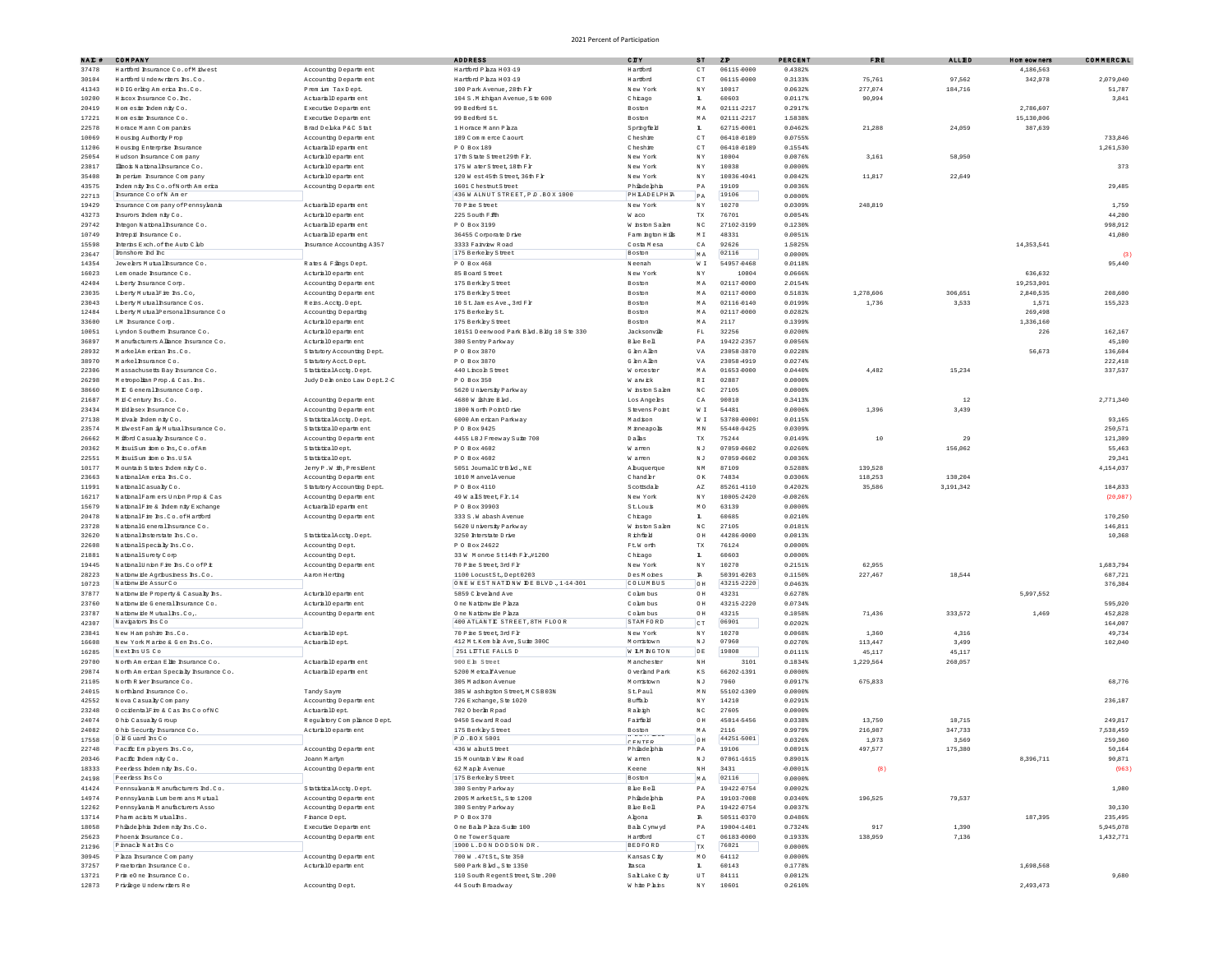| NAI #          | COMPANY                                                            |                                                | <b>ADDRESS</b>                               | CITY                    | 3T                             | ZD         | PERCENT     | FRE       | <b>ALLED</b> | Hom cowners | CONNERCEL |
|----------------|--------------------------------------------------------------------|------------------------------------------------|----------------------------------------------|-------------------------|--------------------------------|------------|-------------|-----------|--------------|-------------|-----------|
| 38628          | Progressive Northern Ins.Co.                                       | Accounting Dept.                               | P 0 Box 89490                                | C leve hnd              | OH                             | 44101-6490 | 0.0088%     |           |              | 84,000      |           |
| 34690          | Property Cas.hs Co. of Hartford                                    | Accounting Department                          | Hartford Phza                                | Hartford                | $\subset$ T                    | 06115-0000 | 0.5739%     |           |              | 5,472,716   | 8,720     |
| 39217          | QBE hs. Com.                                                       | Accounting Department                          | % CT Com 1515 M arketSt Ste 1210             | Phiadephia              | PA                             | 19102      | 0.1006%     |           |              | 554,868     | 344.868   |
| 24538          | Republic Underwitters Ins. Group                                   | Comorate Accounting Dept                       | P 0 Box 809076                               | Dalhs                   | $_{\rm TX}$                    | 75380-9075 | 0.0005      | (718)     | (780)        |             | 5,866     |
| 40479          | Republic Vanguard Insurance Com                                    | Corporate Accounting Dept.                     | P 0 Box 80907                                | Dalhs                   | TX                             | 75380-9075 | 0.0192%     | 142,504   |              |             | 13,602    |
| 36684          | Riverport hs.Co.                                                   | Accounting Department                          | P 0 Box 59143                                | M inneapolis            | $\mathbb M$ $\mathbb N$        | 55459-0143 | 0.0000\$    |           |              |             |           |
| 13056          | RLI hsurance Co.                                                   | ActuarialServices Dept.                        | 9025 North Lindbergh Drive                   | Peoria                  | $\mathbf{L}$                   | 61615-1431 | 0.0172%     | 927       | 2,272        |             | 136,181   |
| 11089          | Rock Ridge hs Co                                                   |                                                | B-7 TABONUCO STREET, SUIE 912                | <b>GUAYNABO</b>         | PR                             | 00968      | 0.0566%     |           |              | 540,961     |           |
| 22314          | RSUIndem niv Co                                                    | Accounting Department                          | 945 EastPaces Feny Road                      | Atlanta                 | GA                             | 30326      | 0.0257%     | 91,374    | 117,601      |             |           |
| 11134          | RumlTrust Insumnce Co                                              | StatisticalAcctg.Dept.                         | 1999 Bryan StreetSuite 900                   | Dalas                   | $_{\rm TX}$                    | 75201      | 0.0252%     |           |              |             | 204.911   |
| 10974          | Root hsumnce Company                                               | Accounting Department                          | 80 E.R.ich Street, Ste 500                   | Colm bus                | 0H                             | 43215      | 0.0044%     |           |              | 41,951      |           |
| 24740          | Safeco Insurance G roup                                            | ResidualMarkets T-16                           | Safeco Phza                                  | Seattle                 | WA                             | 98185-0001 | 4.1600%     | 2,043,757 | 8,079,616    | 27,558,957  | 231,456   |
| 39012          | Safeco hs Co Of L                                                  |                                                | 175 Berkeley Street                          | Boston                  | MA                             | 02116      | $0.0000$ \$ |           |              |             |           |
| 15580          | Scottsdale Indemnity Company                                       | Statutory Acctg. Dept.                         | P 0 Box 4110                                 | Scottsdale              | $\mathbb{A}\, \mathbb{Z}$      | 85261-4110 | 0.0002%     | 462       | 814          |             |           |
| 19879          | Security National Ins. Co.                                         | Accounting Department                          | 12790 MerkDrive                              | Dalhs                   | $_{\rm TX}$                    | 75251      | 0.0669%     | 1,381     | 2,780        |             | 539.17    |
| 12572          | Selective Insurance CoofAmerica                                    | ActuarialD epartment                           | 40 W antage Avenue                           | <b>Branchville</b>      | $\mathbb N$ J                  | 07890-1000 | 0.1518%     | 450,547   | 555,643      |             | 226,242   |
| 19259          | Selective Insurance of Co. of SC                                   | ActuarialD epartm ent                          | 40 Vantage Avenue                            | <b>Branchville</b>      | $\mathbb N$ J                  | 07890-1000 | 0.0392%     | 105,963   | 183,420      |             | 29,230    |
| 39926          | Selective Insurance of the Southwest                               | ActuarialD epartment                           | 40 W antage Avenue                           | <b>Branchville</b>      | $\mathbb N$ J                  | 07890-1000 | 0.09778     | 276.307   | 404,577      |             | 112.24    |
| 26301          | Selective W av Insurance Co.                                       | ActuarialD epartment                           | 40 W antage Avenue                           | <b>Branchville</b>      | N <sub>J</sub>                 | 7890       | 0.0305%     | 54,611    | 87,959       |             | 104,870   |
| 10936          | Seneca Insurance Co.                                               | Executive Dept.                                | 160 W aterSt. - 16th F1                      | New York                | NY                             | 10038-4922 | 0.0319%     | 18.176    | 23.194       |             | 217.45    |
| 11000          | Senthelhsurance Co.LTD                                             | Accounting Department                          | One Hartford Phza                            | Hartford                | C T                            | 6155       | 0.3343%     |           |              | 441.655     | 2,339,167 |
| 24988          | Sentry Insurance A MutualCo.                                       | Trisha Steines                                 | 1800 N.PontDr.                               | Stevens Point           | W I                            | 54481-1283 | 0.0116%     | 28,519    | 50,002       |             | 15,598    |
| 21180          | Sentry Select hs.Co                                                | Trisha Steines                                 | 1800 N.PontDr.                               | Stevens Point           | W I                            | 54481      | 0.0133%     | 32,950    | 74,772       |             |           |
| 38776          | Sidus Am erica Insurance Co.                                       | StatisticalAcctg.Dept.                         | 140 Broadway, 32nd Flr                       | New York                | NY                             | 10005-1108 | 0.0000\$    |           |              |             |           |
| 11126          | Som po Japan hs.Co.ofAmerica                                       | StatisticalDept                                | 225 Liberty                                  | New York                | NY                             | 10281-1058 | 0.0792%     | 21,570    | 621,388      |             | 52        |
| 19216          | Southern haurance Co.                                              |                                                | 5525 LBJ Freeway                             | Dalhs                   | TX                             | 75240-6241 | $-0.0018%$  |           |              | (17.467)    |           |
|                |                                                                    | Accounting Department                          |                                              |                         |                                |            |             |           |              |             |           |
| 24376          | Spinnaker Insurance Co                                             | Accounting Department                          | 221 Main Street, Ste 2                       | Chester                 | $\mathbb N$ J                  | 7930       | 0.2134%     | 34,054    | 51,082       | 1,938,193   |           |
| 24767          | St.PaulFire & Marine Ins.Co.                                       | G a k G nundhauser                             | 385 W ashington St.NB09N                     | St.Paul                 | $\mathbb M$ $\mathbb N$        | 55102-1396 | 0.0789%     | 238,725   | 284,828      |             | 117,504   |
| 24775          | St.PaulGuardian Ins.Co                                             | G a le G nundhauser                            | 385 W ashington St.NB09N                     | St.Paul                 | $\mathbb M$ $\mathbb N$        | 55102-1396 | 0.0105%     | 7,742     | 8,617        |             | 69,285    |
| 24791          | St.PaulMercury hs.Co.                                              | Gale G mndhauser                               | 385 W ashington St.NB09N                     | St.Paul                 | M <sub>N</sub>                 | 55102-1396 | 0.01918     | 58,678    | 88,973       |             | 7.65      |
| 12645          | Standard Casualty Company                                          | ActuarialD epartment                           | 100 Northwoods Dirks                         | New Braunfels           | TX                             | 78132-3815 | 0.3006%     |           |              | 2.871.398   |           |
| 19070          | Standard Fire Insurance Co.                                        | Accounting Department                          | One TowerSquare                              | Hartford                | CT                             | 06183-0000 | 0.2808%     | 143,344   | 124.081      | 2,180,159   | 159.281   |
| 42986          | Standard Guaranty Ins.Co.                                          | Accounting Department                          | 260 Interstate North Circle NW               | Atlanta                 | GA                             | 30339-2111 | 0.6443%     | 1,540,994 | 3,635,213    | 65,163      |           |
| 18023          | Star haurance Co.                                                  | FhancalReptg.Dept.                             | 26255 Am erican Drive                        | Southfield              | MI                             | 48034-6112 | 0.0108%     |           |              |             | 87.71     |
| 40045          | Stamet haurance Co.                                                | Accounting Department                          | 475 Steam boatRoad                           | G reenwich              | $\hbox{C}$ T                   | 06830-0000 | 0.0018%     |           |              |             | 14,747    |
| 38318          | Starr Indem nity & Liability Co                                    | ActuarialD epartment                           | 399 Park Avenue, 8th Flr                     | New York                | NY                             | 10022      | 0.0174%     | 136,609   |              |             | 4,688     |
| 25143          | State Farm haurance Cos                                            | DirectorFin.Statements                         | One State Fam Phza                           | B bom ington            | $\mathbbm{L}$                  | 61710-0001 | 15.36298    |           |              | 136,525,719 | 8,703,132 |
| 12831          | State National haurance Co. hc.                                    | ActuralD epartment                             | 1900 L D on D odson D rive                   | Bedford                 | TX                             | 76021      | $0.0040*$   |           |              | 10,946      | 23,267    |
| 25180          | Stillwater hsumnce Co.                                             | Stationy Acctg. Dept                           | P O Box 45126                                | Jacksonville            | $\mathbb{F} \mathbb{L}$        | 32232-5126 | 0.2016%     | 14,285    | 156,445      | 1,713,523   | 9,439     |
| 12866          | THE hsumance Co.                                                   | Accounting Department                          | 10451 GulfBld                                | Treasurer Bland         | $\mathbb{F} \mathbb{L}$        | 33706      | 0.0038%     | 23,921    | 7,056        |             |           |
| 22683          | Teachers Insurance Co.                                             | P & C Statistics Dept.                         | 1 Horace Mann P hza                          | Springfield             | $\mathbbm{L}$                  | 62715-0001 | 0.0888%     |           |              | 848,034     |           |
| 42376          | Technology Insurance Co. Inc.                                      | StatisticalAcctg.Dept.                         | 98 SpiBrook Rd. Ste 402                      | N ashua                 | NH                             | 03062      | 0.03578     | 709       | 1,263        |             | 288.25    |
| 21296          | Tema Am erican Insurance Co.                                       |                                                | 4521 H ighwoods Parkway                      | G len Allen             | $_{\mathrm{VA}}$               | 23060      | 0.0000\$    |           |              |             |           |
| 28665          | The ChchnatiCasuatly Co.                                           | Accounting Department                          | P 0 Box 145496                               | C hohnati               | 0H                             | 45250-5496 | 0.0613%     | 7.631     | 11,363       | 3,853       | 475,623   |
| 23280          | The C nonnatifidem nity Co.                                        | Accounting Department                          | 6200 South G fin ore Road                    | Faifel                  | 0H                             | 45014      | 0.3047%     | 432,620   | 793,519      |             | 1,248,449 |
| 10677          | The C nchnatilhsurance Co                                          | Accounting Department                          | 6200 South G in ore Rd                       | Faifel                  | OH                             | 45014-5141 | 0.4395%     | 180,374   | 218,071      | 17,925      | 3,154,848 |
| 32301          | TNUS hsumance Co.                                                  | StatisticalAcctg.Dept.                         | 230 Park Avenue                              | New York                | $\mathbb{N}$ Y                 | 10169-0005 | $0.0000$ \$ |           |              |             |           |
| 10945          | Tokio Marine & Fire hs.Co.                                         | Bureau Reporting Dept                          | 230 Park Avenue                              | New York                | NY                             | 10169      | 0.0275%     | 175,128   | 41,007       |             | 7.283     |
| 18031          | Topa hsurance Com pany                                             | ActuralD epartment                             | 1800 Avenue of the Stars, Suite 1200         | Los Angeles             | $\mathbb C$ A                  | 90067-4213 | 0.0000\$    |           |              |             |           |
| 28886          | Transquard Insurance Co. of America                                | ActuarialD epartment                           | 215 Shum an Bld., Ste 400                    | Naperville              | $\mathbf{L}$                   | 60563      | 0.0053%     | 15,972    | 26,992       |             |           |
| 20494          | Transportation Ins.Co.                                             | Accounting Department                          | 333 S.W abash Avenue                         | Chrago                  | $\mathbf{L}$                   | 60685      | 0.0819%     |           |              |             | 664,875   |
| 19046          | Travelers Casualy Ins. Co. of Am er                                | CLALM kt-Pools & Asso. 7CR                     | One TowerSquare                              | Hartford                | CT                             | 06183-7050 | 0.6055%     |           |              |             | 4,916,403 |
| 36137          | Travelers Commercial Insurance Co                                  | CLALM ktPoob& Asso.7CR                         | One TowerSquan                               | Hartford                | $\hbox{C}$ T                   | 06183-7050 | 0.0420%     |           |              | 400,848     |           |
| 27998          | Travelers Hom e & Marine Ins.Co.                                   | Accounting Department                          | Onw TowerSquare                              | Hartford                | $\hbox{C}$ T                   | 06183-7050 | 1.2661%     |           |              | 12,094,898  |           |
| 25682          | Travelers Ind Co. of Connecticut                                   | CLALM ktPoob& Asso.7CR                         | One TowerSquare                              | Hartford                | CT                             | 06183-7050 | 0.1108%     | 2,171     | 5,308        |             | 892.52    |
| 25658          | Travelers Indem nity Co.                                           | CLAEM kt-Pools & Asso, 7CR                     | One TowerSquare                              | Hartford                | $\subset$ $\cal{T}$            | 06183-7050 | 0.6246%     | 1,490,615 | 1,485,158    |             | 2,099,086 |
| 25666          | Travelers Indem nity Co. of Am erica                               | CLAEM kt-Pools & Asso, 7CR                     | One TowerSquare                              | Hartford                | CT                             | 06183-7050 | 0.2718%     | 51,630    | 57,889       | 93.923      | 2,022,608 |
| 38130          | Travelers Personal hs.Co.                                          | ActuralD epartment                             | One TowerSquare                              | Hartford                | C T                            | 6183       | 2.6261%     |           |              | 25,087,159  |           |
| 25674          | Travelers Prop Cas Co of America                                   | CLALM ktPoob& Asso.7CR                         | One TowerSquare                              | Hartford                | $\subset$ T                    | 06183-7050 | 0.6151%     | 1,353,857 | 948,792      |             | 2,693,568 |
| 31003          | TriState Insurance Co.ofMN                                         | ActuarialD epartment                           | P 0 Box 1594                                 | Des Mones               | $\mathbbm{R}$                  | 50306-1594 | 0.1031%     | 10,124    | 16,562       |             | 810,594   |
| 22225          | Trisum hs Co                                                       |                                                | 210 PARK AVENUE, SU TE 1300                  | OKAHOMA CITY            | <b>OK</b>                      | 73102-5636 | 0.0000\$    |           |              | 248         |           |
| 21709          | Truck Insurance Exchange                                           | Accounting Department                          | 4680 W ishie Bld.                            | Los Angeles             | $\mathbb C$ A                  | 90010      | 0.5338%     |           | (304)        |             | 4,334,519 |
| 27120          | Trum bull haurance Com pany                                        | ActuralD epartment                             | One Hartford Phza                            | Hartford                | CT                             | 06155-0001 | 0.5562%     |           |              | 5,299,811   | 11,715    |
| 29459          | TwinCity Fire hs.Co.                                               | Accounting Department                          | Hartford Phza                                | Hartford                | CT                             | 06115-0000 | 0.2572%     |           |              | 317,849     | 1,818,199 |
|                | Union hs.Co.ofProvidence                                           |                                                | 717 Muberry Street                           | Des Mohes               |                                | 50309-3872 | 0.0055%     | 11,708    | 17,556       |             | 15,27     |
| 21423<br>25844 | Union Insurance Co.                                                | Accounting Department<br>Accounting Department | 3641 Village Drive                           | Lincoh                  | $\mathbbm{R}$<br>$\mathbb N$ E | 68516      | 0.0717%     | 21,662    | 66,608       |             | 493,691   |
|                |                                                                    |                                                | P.O. Box 73909                               |                         |                                | 52407-3909 | 0.1382%     |           |              |             | 693.839   |
| 13021          | United Fire & Casualty Co.                                         | Executive Dept.                                |                                              | CedarRapids             | $\mathbbm{R}$                  | 78288      |             | 178,548   | 250,473      | (732)       |           |
| 25941          | United Services Autom obile Asso<br>United States Filelty & GuarCo | Accounting Department                          | 9800 Fredericksburg Road<br>ONE TOWER SQUARE | San Antonio<br>HARTFORD | $_{\rm TX}$                    | 06183      | 3.3077%     | 718,963   | 3,113,496    | 30,891,187  |           |
| 25887          |                                                                    |                                                |                                              |                         | CT                             |            | $0.0000*$   |           |              |             |           |
| 21113          | United States Fire hs.Co.                                          | Accounting Department                          | 305 M adison Avenue                          | M orristown             | NJ                             | 07962-0000 | 0.0175%     | 2.776     | 4,741        |             | 134,800   |
| 25895          | United States Liability Ins. Co                                    | Executive Dept.                                | P 0 Box 6700                                 | W ayne                  | РA                             | 19087-2191 | 0.2512%     | 2,039,854 |              |             |           |
| 16063          | Unirh Property & Casualy Group                                     | F hancialR eporting Dept.                      | P 0 Box 655028                               | Dalas                   | TX                             | 75265-5028 | 0.0133%     | 65,840    | 42,181       |             |           |
| 40703          | Unirh Safeguard hs.Co.                                             | ActuralD epartment                             | 12926 G man Bay Parkway W est                | Jacksonville            | $\mathbb{F} \mathbb{L}$        | 32258      | 0.2191%     |           |              | 2,093,081   |           |
| 41181          | UniversalUnderwriters hs.Co.                                       | Accounting Department                          | 7045 College Bld.                            | 0 verland Park          | K S                            | 66211      | $0.0000*$   |           |              |             |           |
| 40843          | UniversalUnderwriters of TX hs.Co.                                 | Accounting Department                          | 6900 N Dalas Parkway #800                    | P hno                   | TX                             | 75024      | $0.0000$ \$ |           |              |             |           |
| 25976          | U tha Mutual Insurance Co.                                         | Accounting Department                          | 108 G enesee Court                           | New Hartford            | NY                             | 13413      | $0.0000*$   |           |              |             |           |
| 18600          | USAA Generalldem niy Company                                       | hsurance P hns, F3W V. Faye Hall               | 9800 Fredericksburg Road                     | San Antonio             | $_{\rm TX}$                    | 78288-0479 | 1,7680%     | 265.782   | 858,420      | 15,567,090  |           |
| 25968          | USAA-Corise Morrison                                               | hsumnce Phns, F3W V. Faye Hall                 | 9800 Fredericksburg Road                     | San Antonio             | TX                             | 78288-0479 | 2.3292%     | 423,362   | 1,528,012    | 19,955,294  |           |
| 20508          | Valley Forge Ins.Co.                                               | Accounting Department                          | 333 S.W abash Avenue                         | Chrago                  | $\mathcal{I}$                  | 60685      | 0.1290%     | $1\,2\,1$ | 56           |             | 1,047,565 |
| 21172          | Vanlher hsurance Com pany                                          | Accounting Department                          | One Premier Drive                            | St.Louis                | $M$ ${\cal O}$                 | 63026      | 0.0025%     |           |              |             | 20,496    |
| 44768          | Vantaoro Specialty Ins.Co.                                         | ActuarialD epartment                           | 199 W aterStreet.                            | New York                | NY                             | 10038      | 0.0078%     |           |              |             | 63,649    |
| 10815          | Verkn Fire Insurance Co. MD                                        | Accounting Department                          | 440 Lincoln Street                           | W orcester              | MA                             | 01653-0002 | 0.0241      | 146,893   | 49.088       |             |           |
| 42889          | Victoria Fire & Casualty Co.                                       | Accounting Department                          | One Nationwide Plaza                         | Colm bus                | O H                            | 43215-2220 | $0.0000*$   |           |              |             |           |
| 20397          | Vigianths.Co,                                                      | Joann Martyn                                   | 15 Mountain View Road                        | W anen                  | $\mathbb{N}$ J                 | 07059-0000 | 0.1162%     |           |              | 982,876     | 108,475   |
| 26042          | W ausau Underwriting Ins.Co.                                       | Accounting Department                          | 2000 W estwood Drive                         | W ausau                 | W I                            | 54401-7881 | $0.0000$ \$ |           |              |             |           |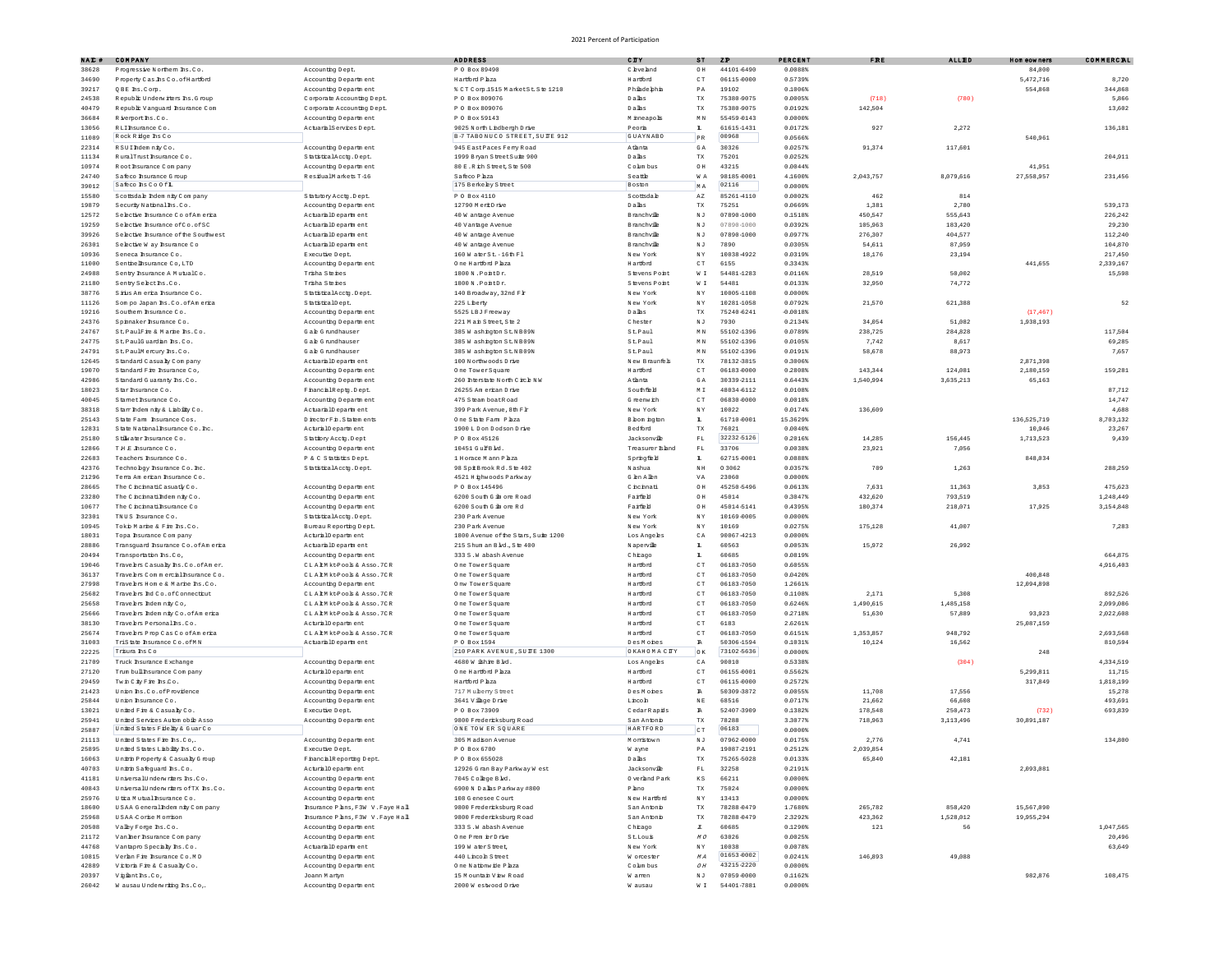| NAI # | <b>COMPANY</b>                     |                       | <b>ADDRESS</b>                   | CITY                                       | $ST$ $2P$ |            | <b>PERCENT</b> | <b>FRE</b> | <b>ALLED</b> | Hom cowners | CONNERCIL   |
|-------|------------------------------------|-----------------------|----------------------------------|--------------------------------------------|-----------|------------|----------------|------------|--------------|-------------|-------------|
| 25011 | W esco haurance Co.                | ActuralD epartment    | 874 WakerRoad. Suite C           | Dover                                      | DE        | 19904      | 0.0602%        |            |              |             | 488,479     |
| 44393 | W estAm erka hsurance Co,          | Accounting Department | 9450 Seward Road                 | Faifel                                     | O H       | 45014      | 0.1701%        | 60,109     | 83,641       |             | 1,237,382   |
| 10030 | WestchesterFire hsumance Co.       | ActuarialD epartment  | 426 W ahutSt                     | Phiadephia                                 | PA        | 19106      | $0.0002$ \$    |            |              |             | 1,372       |
| 27871 | Western Agricultural Insurance Co. | StatisticalDepartment | 5400 University Avenue           | WestDesMohes                               |           | 50266-5604 | 0.5139%        |            | 6,514        | 2,682,935   | 1,885,708   |
| 13625 | Western Mutual Insurance Co.       | Accounting Department | 27489 W estAgoum Road            | Agoura Hills<br>$B = 0.011$ and $B = 0.01$ | CA.       | 91301      | 0.0941%        |            |              | 899,262     |             |
| 16447 | Westfield Champion Ins Co          |                       | P.O.BOX 5001                     | <b>OPMPPD</b>                              |           | 44251-5001 | 0.0102         | 1,494      | 809          |             | 80.255      |
| 24112 | Westfield hsumnce Co.              | Executive Department  | P 0 Box 5001                     | Westfield Center                           | OH        | 44251-5001 | 0.3515%        | 24,690     | 30.040       |             | 2,799,517   |
| 24120 | Westfield National haurance Co.    | ActuarialD epartment  | P 0 Box 5001                     | Westfield Center                           | OH        | 44251-5001 | $0.1423*$      | 14,016     | 7.020        |             | 1,134,306   |
| 16449 | Westfield Superior Ins Co          |                       | P.O.BOX 5001                     | Westfield Center                           | OH        | 44251-5001 | $0.0001$ \$    |            |              |             | 841         |
| 16448 | Westfield Touchstone Ins Co        |                       | P.O.BOX 5001                     | Westfield Center                           | OH        | 44251-5001 | 0.0168%        |            |              |             | 136,505     |
| 39845 | Westport hsurance Corp.            | Accounting Department | 237 EastHigh St.                 | Jefferson C ty                             | M O       | 65101      | 0.0280%        | 178,776    | 48,433       |             |             |
| 11523 | W rightNationalF bod hs.Co.        | Accounting Department | 801 94th Avenue N .Ste 110       | St. Petersburg                             | FL        | 33702      | 0.00001        |            |              |             |             |
| 24554 | XL hsurance Am erica. hc.          | Accounting Department | Seaview House, 70 Seaview Avenue | Stanford                                   | CT.       | 06902-6040 | $0.2060*$      | 1,489,555  | 183,084      |             |             |
| 37885 | XL Specialy Ms.Co.                 | Accounting Department | 1201 N.MarketSt.Ste 501          | W im ngton                                 | DE        | 19801      | 0.0024%        |            | 19.144       |             |             |
| 16535 | Zurich Am erican G roup            | Rehsumnce Acctq.      | 1400 Am erican Lane 19th FlrTwr1 | Schaum burg                                | L.        | 60196-1056 | 0.4021         | 1,387,800  | 1,018,981    |             | 858,428     |
| 27855 | Zurich American Ins. Co of Illhois | Rehsumnce Acctq.      | 1400 Am erican Lane 19th FlrTwr1 | Schaum burg                                |           | 60196-1056 | 0.0004         |            |              |             | 2.843       |
|       |                                    |                       |                                  |                                            |           |            | 100,00001      | 45 485 826 | 56 131 517   | 659 058 170 | 153,891,724 |

Grand Total 812,020,794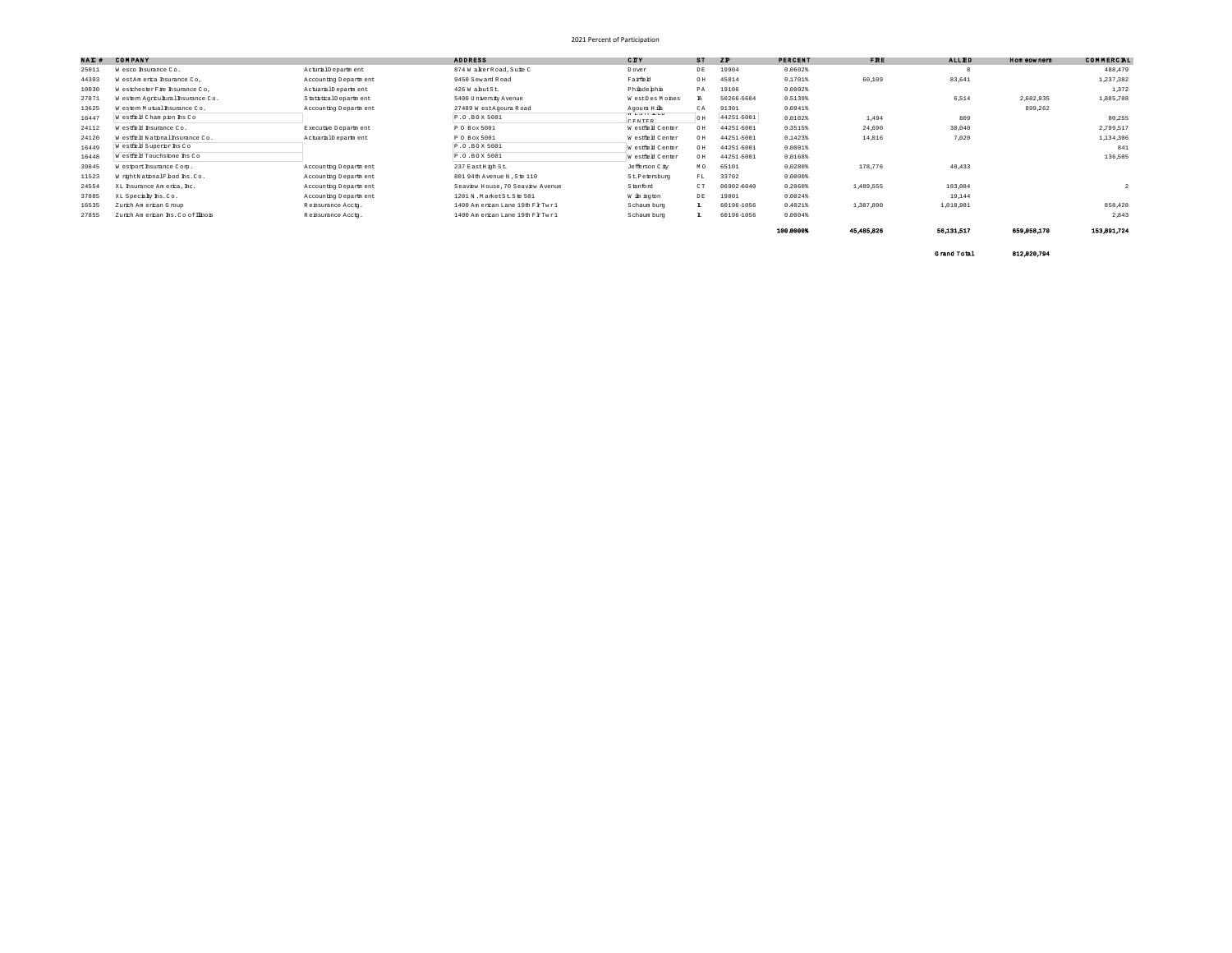| NAC#           | COMPANY                                                               | FRE DY  | <b>ALLED DV</b> | HO DW      | CONN.DY FARM | CROPHAL GLASS | COMPANY TOTAL            | HO 85% ADJ               |
|----------------|-----------------------------------------------------------------------|---------|-----------------|------------|--------------|---------------|--------------------------|--------------------------|
| 32220          | 21stCentury N Amerins Co                                              |         |                 |            |              |               |                          |                          |
| 31325          | Acada hsumnce Company                                                 |         |                 |            |              |               | 240,412                  |                          |
| 26379          | Accredied Surety & Cas Co Inc                                         |         |                 |            |              |               | 42,341                   |                          |
| 22667          | Ace Am erican Reinsurance Com pany                                    |         |                 |            |              |               | 5,106,436                |                          |
| 20702          | Ace Fire Underwriters Insurance Co.                                   |         |                 |            |              |               | 128,080                  |                          |
| 20699          | Ace Property & Casualty Ins. Co.                                      |         |                 |            |              |               | 268,209                  |                          |
| 14184<br>33898 | Acuiy, A Mutual haurance Co.<br>AEG E Security Insurance Co.          |         |                 |            |              |               | 5,798,131<br>338,254     | 1,987,732<br>174,584     |
| 10014          | Affliated FM Insurance Co.                                            |         |                 |            |              |               | 1,799,150                | $\sim$                   |
| 22837          | AGCS Marhe hsumance Company                                           |         |                 |            |              |               | 74,221                   | $\sim$                   |
| 19402          | AE Property Casualy Co.                                               |         |                 |            |              |               | 1,930,847                | 1,930,847                |
| 38733          | A aska National Insurance Company                                     |         |                 |            |              |               | 1,896                    |                          |
| 20222          | AllAm ererican Insurance Co.                                          |         |                 |            |              |               | 129,002                  | $\sim$                   |
| 35300          | A lianz haurance G roup                                               |         |                 |            |              |               | 2,390,352                | ÷.                       |
| 10127          | Alled hs.Co.ofAmerica                                                 |         |                 |            |              |               | 136,190                  |                          |
| 42579          | Allied Property & Casualty                                            |         |                 |            |              |               | 65,819                   | (894)                    |
| 22730          | A lied W orld Insurance Company                                       |         |                 |            |              |               | $\overline{\phantom{a}}$ |                          |
| 16624          | Alled W orld Specially Ins.Co.<br>Alstate Indem nity Co.              |         |                 |            |              |               | 212,401<br>11 362 169    | ÷.                       |
| 19240<br>19232 | A listate Insurance G roup                                            |         |                 |            |              |               | 9,345,638                | 6,956,725<br>7,950,098   |
| 17230          | Alstate Property & Casualty Co.                                       |         |                 |            |              |               | 7.911.595                | 7,911,595                |
| 37907          | Alstate Vehicle & Property Rs.Co.                                     |         |                 |            |              |               | 20,877,154               | 20 877 154               |
| 19100          | AMCO hsurance                                                         |         |                 |            |              |               | 2,042,557                | 723,492                  |
| 19720          | Am erican A hemative hs. Corp.                                        |         |                 |            |              |               | 699,607                  |                          |
| 21849          | Am erican Autom obie hs.Co.                                           |         |                 |            |              |               | (680)                    |                          |
| 10111          | Am erican Bankers Ins. G roup                                         |         |                 |            |              |               | 9,720,444                | 9,720,444                |
| 20427          | Am erban Casualy Co. of Reading                                       |         |                 |            |              |               | 791,518                  |                          |
| 19690          | Am erican Econom y Ins.Co.                                            |         |                 |            |              |               | 11 417 575               | 11 417 575               |
| 29068          | Am erican Fam ily ConnectProp & Cas.                                  |         |                 |            |              |               | 1,055,114                | 1,055,114                |
| 23450          | Am erican Fam iy Hom e Ins.<br>Am erican Federation Ins Co            |         |                 |            |              |               | 42,913<br>17,268         | (20, 225)                |
| 10245<br>24066 | Am erican Fire & Casualy Co.                                          |         |                 |            |              |               | 556,118                  | $\sim$<br>×,             |
| 26247          | Am erican Guarantee & Liability                                       |         |                 |            |              |               | 1,498,554                | $\sim$                   |
| 43494          | Am erican Hallm ark Ins. Com pany                                     |         |                 |            |              |               | 2.779.774                | 28,243                   |
| 19380          | Am erican Hom e Assurance Com pay                                     |         |                 |            |              |               | 4,669,462                | $\sim$                   |
| 21857          | Am erican Insurance Co.                                               |         |                 |            |              |               | (406)                    |                          |
| 23469          | Am erkan Modern Ins. G roup                                           |         |                 |            |              |               | 712,720                  | 472,514                  |
| 38652          | Am erkan Modern Select Ins. Co.<br>American Modern Property & Cas Ths |         |                 |            |              |               | (91, 768)<br>17,321,864  | (91, 768)<br>13,642,340  |
| 42722<br>39942 | Am erran NathnalGenl hs                                               |         |                 |            |              |               | 147.064                  | 147,064                  |
| 28401          | Am erran NationalP&C Co.                                              |         |                 |            |              |               | 10,243,014               | 7,020,591                |
| 19615          | Am erican Reliable hs.Co.                                             |         |                 |            |              |               | 3,105,757                | 1,147,557                |
| 42978          | Am erican Security Ins.Co.                                            |         |                 |            |              |               | (1,418)                  |                          |
| 19992          | Am erican Selectins.Co                                                |         |                 |            |              |               | 809,678                  |                          |
| 41998          | Am erican Southern Home hs.                                           |         |                 |            |              |               | 8,418                    |                          |
| 19704          | Am erban States hs.Co.<br>Am erkan Strategic hs. Crop.                |         |                 |            |              |               | 708<br>8,953,914         | 8,630,544                |
| 10872<br>19623 | Am ercan Sum m <i>i</i> hsmance Co.                                   |         |                 |            |              |               |                          |                          |
| 40142          | Am erican Zurich Insurance Co.                                        |         |                 |            |              |               | 221,553                  |                          |
| 19488          | Am erisure Insurance Co.                                              |         |                 |            |              |               | 6,309                    |                          |
| 23396          | Am ersure Mutuallas.Co.                                               |         |                 |            |              |               | 8,002                    |                          |
| 42390          | Am quard hsurance Co.                                                 |         |                 |            |              |               | 1,218,062                |                          |
| 19976          | AM CA Mutual Insurance Co.                                            | (2,153) | (13, 755)       | (319, 176) |              |               | 3,613,907                | 3,444,392                |
| 15954<br>11853 | Am Trust hs Co of KS hc<br>AnchorSpecialy hs.Co.                      |         |                 |            |              |               | 296,235                  | $\overline{\phantom{a}}$ |
| 43460          | Apsen Am er Insurance Co.                                             |         |                 |            |              |               | 44,309                   | 2,600                    |
| 11150          | Arch Insurance Company                                                |         |                 |            |              |               | 575,732                  | $\sim$                   |
| 19801          | Argonaut hsurance Com pany                                            |         |                 |            |              |               | 36,592                   | ×,                       |
| 19828          | ArgonautM <i>i</i> dwest hs Co                                        |         |                 |            |              |               |                          |                          |
| 41459          | Am ed Forces hs. Exchange                                             |         |                 |            |              |               | 619,078                  | 561,058                  |
| 43460          | Aspen Am er hs Co                                                     |         |                 |            |              |               |                          |                          |
| 23752<br>21865 | Ascothsurance Company<br>Associated Indemnity Com                     |         |                 |            |              |               | 9,300                    |                          |
| 35629          | Association Casualy Ins.Co.                                           |         |                 |            |              |               | 5,703                    |                          |
| 27154          | Atlantic Specialty his Co.                                            |         |                 |            |              |               | 635.350                  |                          |
| 19062          | Autum obje hs Co of Hartford                                          |         |                 |            |              |               | 121,714                  |                          |
| 33022          | AXA hsurance Com pany                                                 |         |                 |            |              |               | $\overline{\phantom{a}}$ |                          |
| 37273          | Axis Insurance Company                                                |         |                 |            |              |               | 295,201                  |                          |
| 20370          | Axis Reinsurance Co.                                                  |         |                 |            |              |               |                          |                          |
| 24813          | Baboa hsurance G roup                                                 |         |                 |            |              |               |                          |                          |
| 18279          | Bankers Standard Bs.Co.<br>Benchm ark Ins Co                          |         |                 |            |              |               |                          |                          |
| 41394<br>38911 | Berkley Natlins Co                                                    |         |                 |            |              |               | 10,684<br>135,275        |                          |
| 29580          | Berkley Regional hs, co,                                              |         |                 |            |              |               | 305,576                  |                          |
| 20044          | Berkshire Hathaway Homestate Ins.Co.                                  |         |                 |            |              |               | 66,321                   |                          |
| 22276          | Berkshire Hathaway Specially Ins.Co.                                  |         |                 |            |              |               | 140,658                  |                          |
| 20095          | BICO GeneralMs.Com.                                                   |         |                 |            |              |               | 137,310                  |                          |
| 20109          | BICO National hs.Co.                                                  |         |                 |            |              |               | 19,462                   | $\overline{\phantom{a}}$ |
| 26611          | Blackboard Insurance Company                                          |         |                 |            |              |               | 11,895                   | - 11                     |
| 13528<br>20117 | Brotherhood Mutual hs.Co.<br>California Casualy Ind. Exchange         |         |                 |            |              |               | 3,689,453<br>898,173     | 898,173                  |
| 10472          | Capialindem nity Corp.                                                |         |                 |            |              |               | (61)                     |                          |
| 20230          | CentalMutualhs.Co.                                                    |         |                 |            |              |               | 6,810,959                | 3,497,567                |
| 26905          | Century Natlins Co                                                    |         |                 |            |              |               |                          |                          |
| 25615          | Charter Oak Fire hs. Co.                                              |         | (201)           |            | (11,079)     |               | 1,507,940                |                          |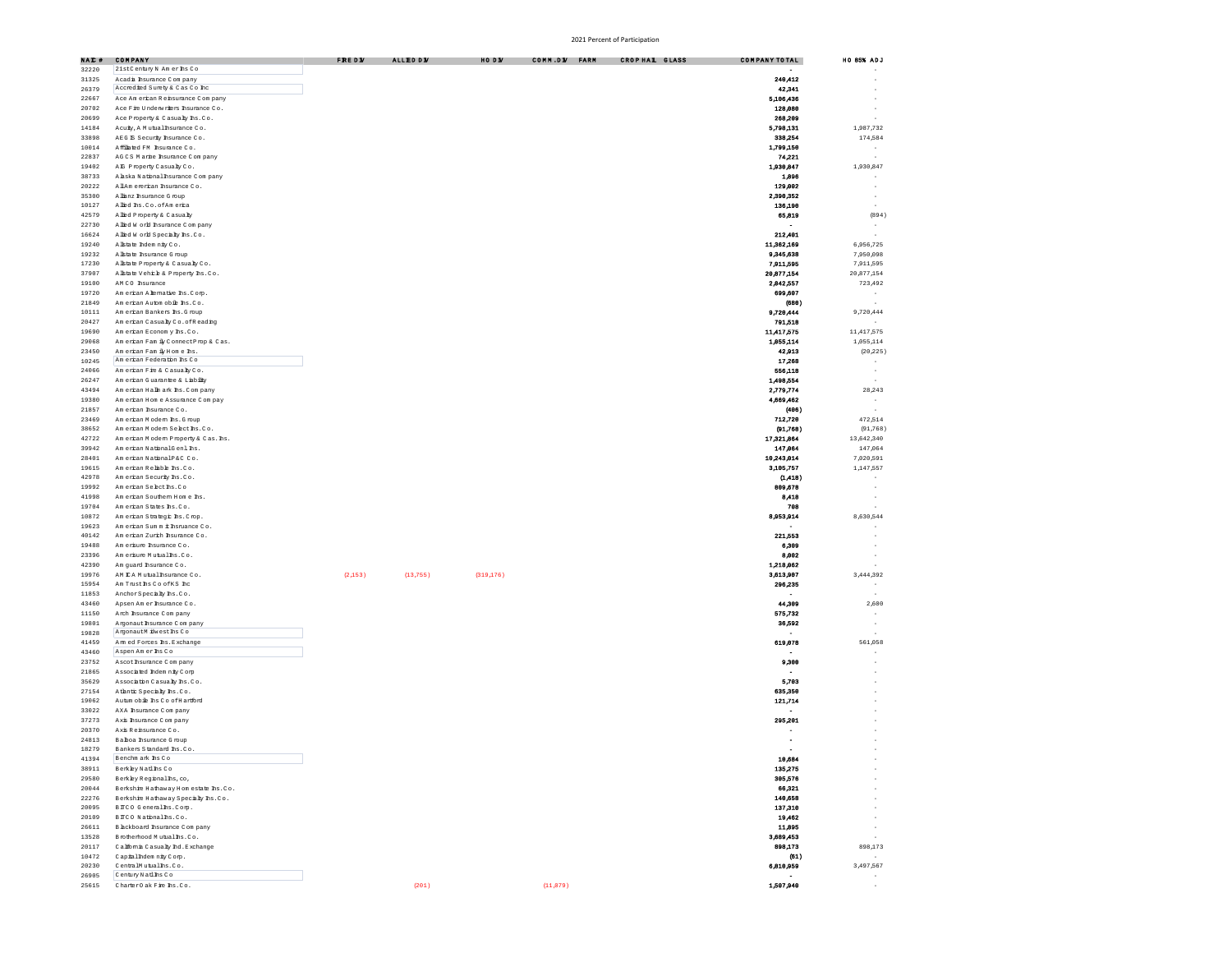| NAC#           | COMPANY                                                             | FRE D V | <b>ALLED DY</b> | HO DN | CONN.DY FARM | CROP HAL GLASS | COMPANY TOTAL            | HO 85% ADJ               |
|----------------|---------------------------------------------------------------------|---------|-----------------|-------|--------------|----------------|--------------------------|--------------------------|
| 22810          | Chicago Insurance Company                                           |         |                 |       |              |                | 78,071                   |                          |
| 12777          | Chubb Indem nity Insurance Company                                  |         |                 |       |              |                | 4,124                    | 1,264                    |
| 10052          | Chubb National Insurance Company                                    |         |                 |       |              |                | 1,892                    | 1,892                    |
| 18767          | Church Mutualles.Co.                                                |         |                 |       | (19, 424)    |                | 3,376,953                |                          |
| 31534          | Citizens Ins. Co. O fAm erica                                       |         |                 |       |              |                | 112,604                  |                          |
| 28860          | ClearBlue hs Co                                                     |         |                 |       |              |                | 30,539                   |                          |
| 16203          | CM Select hsumance Co.                                              |         |                 |       |              |                | 50,868                   |                          |
| 36927          | Cobny Specialy hs Co                                                |         |                 |       |              |                | 415                      |                          |
| 41785          | Cobrado Casualy hs.Co.                                              |         |                 |       |              |                | 2,300                    |                          |
| 40371          | Colm ba Mutual hs.Co.                                               |         |                 |       |              |                | 30,786                   |                          |
| 20443          | ConthentalCasualyCo.                                                |         |                 |       |              |                | 3,003,786                |                          |
| 35289          | Conthental haurance Company                                         |         |                 |       |              |                | 615,154                  |                          |
| 10804          | ConthentalW estern Insurance Co.                                    |         |                 |       |              |                | 917,174                  |                          |
| 37206          | Contactors Bonding & hs.Co.                                         |         |                 |       |              |                | 15,352                   |                          |
| 18961          | Crestbrook Insurance Co.                                            |         |                 |       |              |                | 1,230,577                | 1,225,252                |
| 31348          | Chum & Forster Ind.Co.                                              |         |                 |       |              |                | 136,875                  |                          |
| 10847          | Cum is Insurance Society Inc.                                       |         |                 |       |              |                | 562,074                  |                          |
| 25747          | Daiyand Amerins Co                                                  |         |                 |       |              |                |                          |                          |
| 42587          | Depositors Insurance Co.                                            |         |                 |       |              |                | 665,796                  |                          |
| 42048          | Diamond State Ins.Co.                                               |         |                 |       |              |                | 48,206                   |                          |
| 36463          | DiscoverProp & Cas hs Co                                            |         |                 |       |              |                |                          |                          |
| 13692          | DonegalMutualInsumnceCo.                                            |         |                 |       |              |                | 4,006,674                |                          |
| 22926          | Economy Fire & Cas Co                                               |         |                 |       |              |                |                          |                          |
| 38067          | E conom y P referred hs $C$ o.                                      |         |                 |       |              |                | 471,545                  | 471,545                  |
| 40649          | Economy Prem erAssurance                                            |         |                 |       |              |                | 1,032,510                | 1,032,510                |
| 21261          | E lectric Insurance Co.                                             |         |                 |       |              |                |                          |                          |
| 25186          | EMC Property & Casualty haurance Co.                                |         |                 |       |              |                | 353,183                  | ÷,<br>×                  |
| 21407          | Em casco hsumnce Company                                            |         |                 |       |              |                | 679,363                  |                          |
| 21326          | Em pie Fie & Marhe hs.Co.                                           |         |                 |       |              |                | 629                      | ×                        |
| 21458          | Em pbyers hsurance of W ausau                                       |         |                 |       |              |                | 1,116,639                | ÷,                       |
| 21415          | Empbyers MutualCasualyCo.                                           |         |                 |       |              |                | 1,367,145                |                          |
| 15130          | Encompass Indemnity Co.                                             |         |                 |       |              |                | 538,455                  | 507,882                  |
| 10071          | Encompass hs.Co.ofAmerica                                           |         |                 |       |              |                | 245,759                  | 228,255                  |
| 43630          | Endurance R isk Solution Assurance Co.                              |         |                 |       |              |                | 99,987                   | $\sim$                   |
| 25712          | Esusmance Insumance Co.                                             |         |                 |       |              |                | 852,705                  | 852,705                  |
| 10120          | EverestNationalBsurance Co.<br>Executive R isk Ind Inc.             |         |                 |       |              |                | 99,738                   | $\sim$                   |
| 35181          |                                                                     |         |                 |       |              |                | 102                      | 102                      |
| 21482          | Factory Mutual hsurance Co.                                         |         |                 |       |              |                | 6,679,890                | $\sim$                   |
| 31925          | Falls Lake National Insurance Co.                                   |         |                 |       |              |                | 12,072                   |                          |
| 13773<br>21598 | Farm Bureau Mutual hsurance Co.                                     |         |                 |       |              |                | 18,286,981<br>15,850,470 | 16,149,688<br>11,596,313 |
|                | Fam ers hsurance Co. of Arizona                                     |         |                 |       |              |                |                          |                          |
| 21652          | Fam ers hsurance Exchange<br>Fam en Prop & Cas hs Co                |         |                 |       |              |                | 60,156,269               | 56,622,101               |
| 26298          |                                                                     |         |                 |       |              |                | 4,712,388                | 4,726,904                |
| 41483<br>20281 | Fam ington Casualy Co.<br>Federal hsurance Co.                      |         |                 |       |              |                | 3,354,733                | 2,213,458                |
| 13935          | Federated Mutual Insurance                                          |         |                 |       |              |                | 1,607,877                |                          |
| 16024          | Federated Reserve hsurance Co.                                      |         |                 |       |              |                | 277,128                  |                          |
| 11118          | Federated RuralE lectric hs.                                        |         |                 |       |              |                | 631,506                  |                          |
| 28304          | Federated Service Ins.Co.                                           |         |                 |       |              |                | 122,111                  |                          |
|                |                                                                     |         |                 |       |              |                |                          |                          |
| 39306<br>35386 | Filelty & DepositCo of Maryland<br>Filelty & Guaranty Insurance Co, |         |                 |       |              |                | 64,582<br>2,600,167      |                          |
| 25879          | Filely & Guar hs Underwriters ho                                    |         |                 |       |              |                |                          |                          |
| 21873          | Firem ans Fund Insurance Cos.                                       |         |                 |       |              |                | 312,535                  |                          |
| 21784          | Firem ens Ins. Co. of W ashington DC                                |         |                 |       |              |                | 40,464                   |                          |
| 37710          | FistAmerican Corp. P&C Co.                                          |         |                 |       |              |                | (371)                    |                          |
| 24724          | FistNationalIns of America                                          |         |                 |       |              |                |                          |                          |
| 13978          | FbristMutual hsurance Co.                                           |         |                 |       |              |                | 209,678                  |                          |
| 11185          | Forem ost hsurance G roup                                           |         |                 |       |              |                | 34,212,118               | 21,941,149               |
| 11800          | Forem ostProperty & Casualty                                        |         |                 |       |              |                | 2,685,193                | 2,685,193                |
| 41513          | Forem ostSimature hs.Co.                                            |         |                 |       |              |                |                          |                          |
| 21253          | G arrison P roperty Insurance                                       |         |                 |       |              |                | 8,302,176                | 7,661,200                |
| 24414          | GeneralCasualy hsurance Cos.                                        |         |                 |       |              |                | 540,188                  |                          |
| 24732          | General Insurance CoofAmerica                                       |         |                 |       |              |                | 82,861                   |                          |
| 39322          | GeneralSecurity Nationalins.Co.                                     |         |                 |       |              |                | ٠                        |                          |
| 11231          | G eneralUS Branch                                                   |         |                 |       |              |                |                          |                          |
| 23809          | Grante States hs.Co.                                                |         |                 |       |              |                | 897,160                  |                          |
| 26832          | GreatAm erican Allance hs.Co.                                       |         |                 |       |              |                | 113,468                  |                          |
| 26344          | GreatAm erican Assurance Co.                                        |         |                 |       |              |                | 364,809                  |                          |
| 22136          | GreatAm erican Ins.Co.ofNY                                          |         |                 |       |              |                | 223,762                  |                          |
| 16691          | GreatAm erican Insurance Co.                                        |         |                 |       |              |                | 428,985                  |                          |
| 25224          | GreatDivide Insurance Co.                                           |         |                 |       |              |                | 14,264                   |                          |
| 18694          | GreatM investInsurance Co.                                          |         |                 |       |              |                | $\overline{\phantom{a}}$ |                          |
| 20303          | GreatNorthern haurance Co.                                          |         |                 |       |              |                | 774,040                  | 433,220                  |
| 26654          | GreatNorthwest hs Co                                                |         |                 |       |              |                |                          |                          |
| 22322          | G reenwich Insurance C om pany                                      |         |                 |       |              |                | (3,888)                  |                          |
| 42803          | Guideone Elite Insurance Co.                                        |         |                 |       |              |                | 55,800                   |                          |
| 14559          | Guide One Spcky Mutual hs.Cos.                                      |         |                 |       |              |                | 58,556                   |                          |
| 15032          | Guideone Specialy Mutual hs.Co.                                     |         |                 |       |              |                | 289,809                  |                          |
| 36064          | HanoverAm erican Insurance Co.                                      |         |                 |       |              |                | 94,309                   |                          |
| 22292          | Hanover haurance Cos.                                               |         |                 |       |              |                | 450,946                  |                          |
| 26433          | Harco National Insurance Co.                                        |         |                 |       |              |                | 43,212                   |                          |
| 23582          | Harkysville Insurance Company                                       |         |                 |       |              |                | 37,334                   | ÷                        |
| 22357          | Hartford Accident& hs.Co.                                           |         |                 |       |              |                | 499,213                  | 497,979                  |
| 29424          | Hartford Casualy Insurance G roup                                   |         |                 |       |              |                | 1,819,167                | 7,688                    |
| 19682          | Hartford Fire Insurance Co.                                         |         |                 |       |              |                | 1,497,183                | 47,229                   |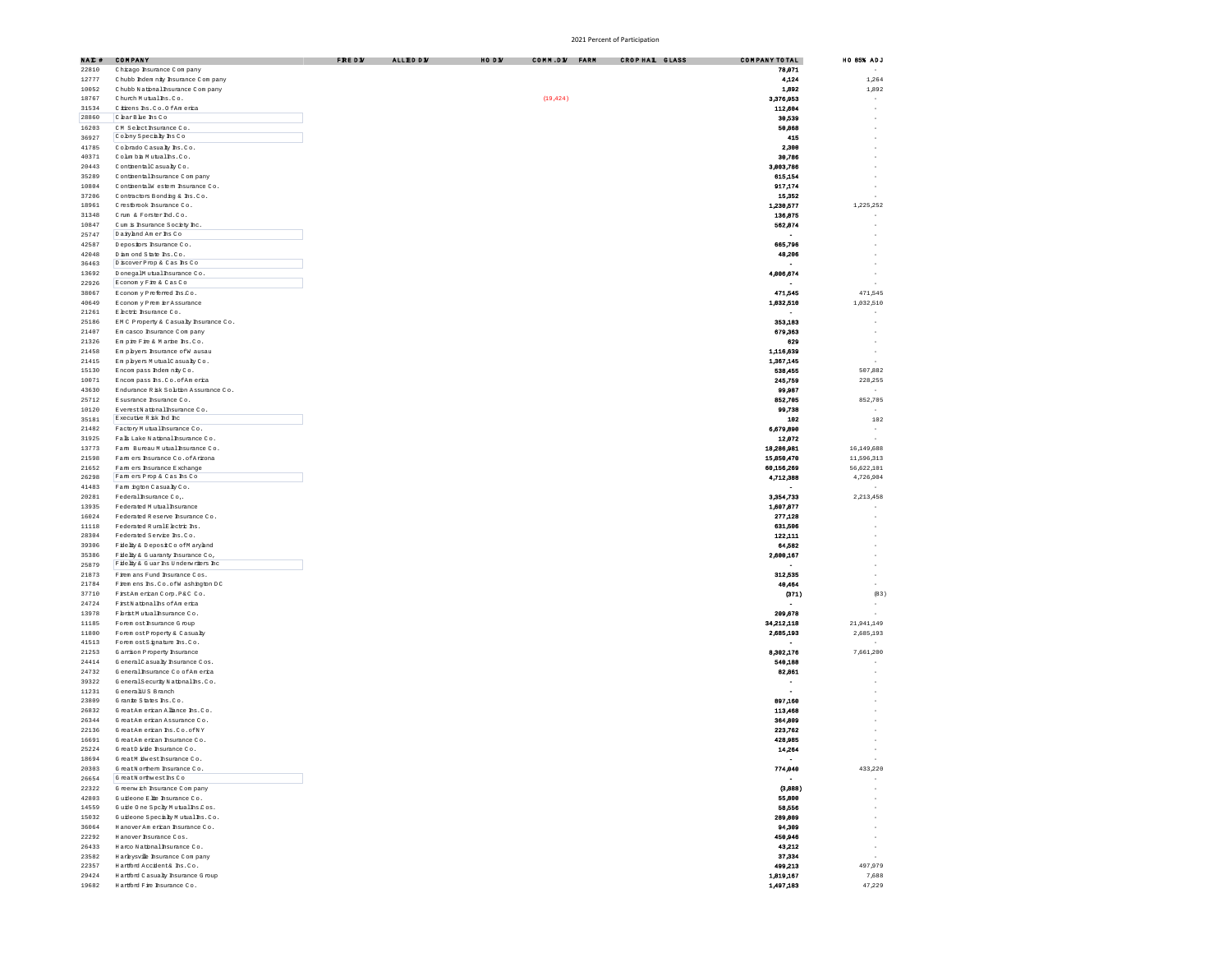| NAC # | COMPANY                                 | <b>FREDN</b> | <b>ALLED DE</b> | HO DW | COMM.DE FARM | CROPHAL GLASS | COMPANY TOTAL            | HO 85% ADJ               |
|-------|-----------------------------------------|--------------|-----------------|-------|--------------|---------------|--------------------------|--------------------------|
| 37478 | Hartford Insurance Co. of Milwest       |              |                 |       |              |               | 3,558,579                | 3,558,579                |
|       |                                         |              |                 |       |              |               |                          |                          |
| 30104 | Hartford Underwriters Ins.Co.           |              |                 |       |              |               | 2,543,894                | 291,531                  |
| 41343 | HDIGerling America Ins.Co.              |              |                 |       |              |               | 513,577                  | ×                        |
| 10200 | H scox hsurance Co. hc.                 |              |                 |       |              |               | 94,835                   |                          |
| 20419 | Homesie Indemnity Co.                   |              |                 |       |              |               | 2,368,616                | 2,368,616                |
| 17221 | Hom este Insurance Co.                  |              |                 |       |              |               | 12,860,505               | 12,860,505               |
| 22578 | Horace Mann Companies                   |              |                 |       |              |               | 374,840                  | 329,493                  |
| 10069 | Housing Authority Prop                  |              |                 |       | (121, 027)   |               | 612,819                  | ×                        |
| 11206 | Housing Enterprise Insurance            |              |                 |       |              |               | 1,261,530                |                          |
| 25054 | Hudson Insurance Company                |              |                 |       |              |               | 62,111                   |                          |
|       |                                         |              |                 |       |              |               |                          |                          |
| 23817 | Ilho is National Insurance Co.          |              |                 |       |              |               | 373                      |                          |
| 35408 | In perim hsurance Company               |              |                 |       |              |               | 34,466                   |                          |
| 43575 | Indem nity Ins Co. of North Am erica    |              |                 |       |              |               | 29,485                   |                          |
| 22713 | hsurance Co of N Am er                  |              |                 |       |              |               |                          |                          |
| 19429 | Insurance C om pany of Pennsylvania     |              |                 |       |              |               | 250,578                  |                          |
| 43273 | hsurors Indem nity Co.                  |              |                 |       |              |               | 44,200                   |                          |
| 29742 | htegon National haurance Co.            |              |                 |       |              |               | 998,912                  |                          |
|       |                                         |              |                 |       |              |               |                          |                          |
| 10749 | htrepid hsumance Co.                    |              |                 |       |              |               | 41,080                   |                          |
| 15598 | Interior Rxch, of the Auto Club         |              |                 |       |              |               | 12,200,510               | 12,200,510               |
| 23647 | lonshore Ind Inc                        |              |                 |       |              |               | $^{\circ}$               | $\overline{\phantom{a}}$ |
| 14354 | Jewelers Mutual Insurance Co.           |              |                 |       |              |               | 95.440                   | ۰.                       |
| 16023 | Lem onade Insurance Co.                 |              |                 |       |              |               | 541,137                  | 541,137                  |
| 42404 | Liberty Insurance Corp.                 |              |                 |       |              |               | 16,365,316               | 16,365,816               |
| 23035 | Liberty MutualFire hs.Co,               |              |                 |       |              |               | 4,208,312                | 2,414,455                |
| 23043 | Liberty Mutual Insurance Cos.           |              |                 |       |              |               | 161,927                  | 1335                     |
|       |                                         |              |                 |       |              |               |                          |                          |
| 12484 | Liberty MutualPersonalInsurance Co      |              |                 |       |              |               | 229.073                  | 229,073                  |
| 33600 | LM hsumance Comp.                       |              |                 |       |              |               | 1,135,736                | 1,135,736                |
| 10051 | Lyndon Southern Insurance Co.           |              |                 |       |              |               | 162,359                  | 192                      |
| 36897 | Manufacturers Allance Insurance Co.     |              |                 |       |              |               | 45,100                   | ÷,                       |
| 28932 | MarkelAm erican Ins.Co.                 |              |                 |       |              |               | 184,776                  | 48,172                   |
| 38970 | Markel hsurance Co.                     |              |                 |       |              |               | 222,418                  |                          |
| 22306 | Massachusetts Bay hsumnce Co.           |              |                 |       |              |               | 357,253                  |                          |
|       |                                         |              |                 |       |              |               |                          |                          |
| 26298 | Metropolian Prop. & Cas. hs.            |              |                 |       |              |               | $\blacksquare$           | $\overline{\phantom{a}}$ |
| 38660 | M C General haurance Corp.              |              |                 |       |              |               | $\overline{\phantom{0}}$ |                          |
| 21687 | Mid-Century Ins.Co.                     |              |                 |       |              |               | 2,771,352                |                          |
| 23434 | M iddesex hsurance Co.                  |              |                 |       |              |               | 4,835                    |                          |
| 27138 | Midvale Indemnity Co.                   |              |                 |       |              |               | 93,165                   |                          |
| 23574 | M ÉwestFam il Mutual haurance Co.       |              |                 |       |              |               | 250,571                  |                          |
|       |                                         |              |                 |       |              |               | 121,348                  |                          |
| 26662 | M fford Casualy Insurance Co.           |              |                 |       |              |               |                          |                          |
| 20362 | MisuiSum iom o hs, Co. of Am            |              |                 |       |              |               | 211,525                  |                          |
| 22551 | M isuiSum iom o hs. USA                 |              |                 |       |              |               | 29,341                   |                          |
| 10177 | Mountain States Indem nity Co.          |              |                 |       |              |               | 4,293,565                |                          |
| 23663 | NationalAm erica Ins.Co.                |              |                 |       |              |               | 248,457                  |                          |
| 11991 | NationalCasualyCo.                      |              |                 |       |              |               | 3,411,761                |                          |
| 16217 | NationalFarm ers Union Prop & Cas       |              |                 |       |              |               | (20, 987)                |                          |
| 15679 | NationalFie & Indem nity Exchange       |              |                 |       |              |               |                          |                          |
|       |                                         |              |                 |       |              |               |                          |                          |
| 20478 | NationalFie hs.Co.ofHartford            |              |                 |       |              |               | 170,250                  |                          |
| 23728 | NationalGeneralBsuranceCo.              |              |                 |       |              |               | 146,811                  |                          |
| 32620 | NationalEsterstate Bs.Co.               |              |                 |       |              |               | 10,368                   |                          |
| 22608 | NationalSpecialy hs.Co.                 |              |                 |       |              |               | $\overline{\phantom{a}}$ |                          |
| 21881 | NationalSurety Com                      |              |                 |       |              |               |                          |                          |
| 19445 | NationalUnion Fire Ins.Co of Pit        |              |                 |       |              |               | 1,746,749                |                          |
| 28223 | Nationwide Agribushess hs.Co.           |              |                 |       |              |               | 933,732                  |                          |
|       | Nationwide AssurCo                      |              |                 |       |              |               |                          |                          |
| 10723 |                                         |              |                 |       |              |               | 376,304                  |                          |
| 37877 | Nationwide Property & Casualy Ins.      |              |                 |       |              |               | 5,097,919                | 5,097,919                |
| 23760 | Nationwide General haurance Co.         |              |                 |       |              |               | 595,920                  | ×                        |
| 23787 | Nationwide Mutualins.Co.                |              |                 |       |              |               | 859,085                  | 1 2 4 9                  |
| 42307 | Navigators hs Co                        |              |                 |       |              |               | 164,007                  | ÷,                       |
| 23841 | New Hampshire Ins.Co.                   |              |                 |       |              |               | 55,410                   |                          |
| 16608 | New York Marke & Gen Rs.Co.             |              |                 |       |              |               | 218,986                  |                          |
| 16285 | Next hs US Co                           |              |                 |       |              |               | 90,234                   |                          |
|       |                                         |              |                 |       |              |               |                          |                          |
| 29700 | North Am erican Elite Insurance Co.     |              |                 |       |              |               | 1,489,621                |                          |
| 29874 | North Am erican Specialty Insurance Co. |              |                 |       |              |               |                          |                          |
| 21105 | North River haurance Co.                |              |                 |       |              |               | 744,609                  |                          |
| 24015 | Northland Insurance Co.                 |              |                 |       |              |               |                          |                          |
| 42552 | Nova Casualy Company                    |              |                 |       |              |               | 236,187                  |                          |
| 23248 | O coilentalFire & Cas hs Co ofNC        |              |                 |       |              |               |                          |                          |
| 24074 | 0 his Casualy G roup                    |              |                 |       |              |               | 274,282                  |                          |
| 24082 | Ohb Security haurance Co.               |              |                 |       |              |               | 8,103,179                |                          |
|       | 0 H G uard hs Co                        |              |                 |       |              |               |                          |                          |
| 17558 |                                         |              |                 |       |              |               | 264,902                  |                          |
| 22748 | Pacific Empbyers hs.Co                  |              |                 |       |              |               | 723,121                  |                          |
| 20346 | Pacific Indem nity Co.                  |              |                 |       |              |               | 7,228,075                | 7,137,204                |
| 18333 | Peerless Indem nity Ins.Co.             |              |                 |       |              |               | (971)                    | $\overline{\phantom{a}}$ |
| 24198 | Peerbss hs Co                           |              |                 |       |              |               | $\overline{\phantom{a}}$ | ÷,                       |
| 41424 | Pennsulvania Manufacturers Ind.Co.      |              |                 |       |              |               | 1,980                    | ×                        |
| 14974 | Pennsylvania Lum berm ans Mutual        |              |                 |       |              |               |                          |                          |
|       |                                         |              |                 |       |              |               | 276,062                  | ×                        |
| 12262 | Pennsylvania Manufacturers Asso         |              |                 |       |              |               | 30,130                   | ÷.                       |
| 13714 | Pham acists Mutual hs.                  |              |                 |       |              |               | 394,781                  | 159,286                  |
| 18058 | Phiadephia Indem nity Ins.Co.           |              |                 |       |              |               | 5,947,385                |                          |
| 25623 | Phoenix haurance Co.                    |              | (286)           |       | (9,111)      |               | 1,569,469                |                          |
| 21296 | Pinnacle Natins Co                      |              |                 |       |              |               | $\overline{\phantom{a}}$ | ×                        |
| 30945 | Phza hsurance Company                   |              |                 |       |              |               | $\overline{\phantom{a}}$ |                          |
|       |                                         |              |                 |       |              |               |                          |                          |
| 37257 | Praetorian hsurance Co.                 |              |                 |       |              |               | 1,443,783                | 1,443,783                |
| 13721 | Prin e0 ne Insurance Co.                |              |                 |       |              |               | 9,680                    | $\sim$                   |
| 12873 | Priviège Underwriters Re                |              |                 |       |              |               | 2,119,452                | 2,119,452                |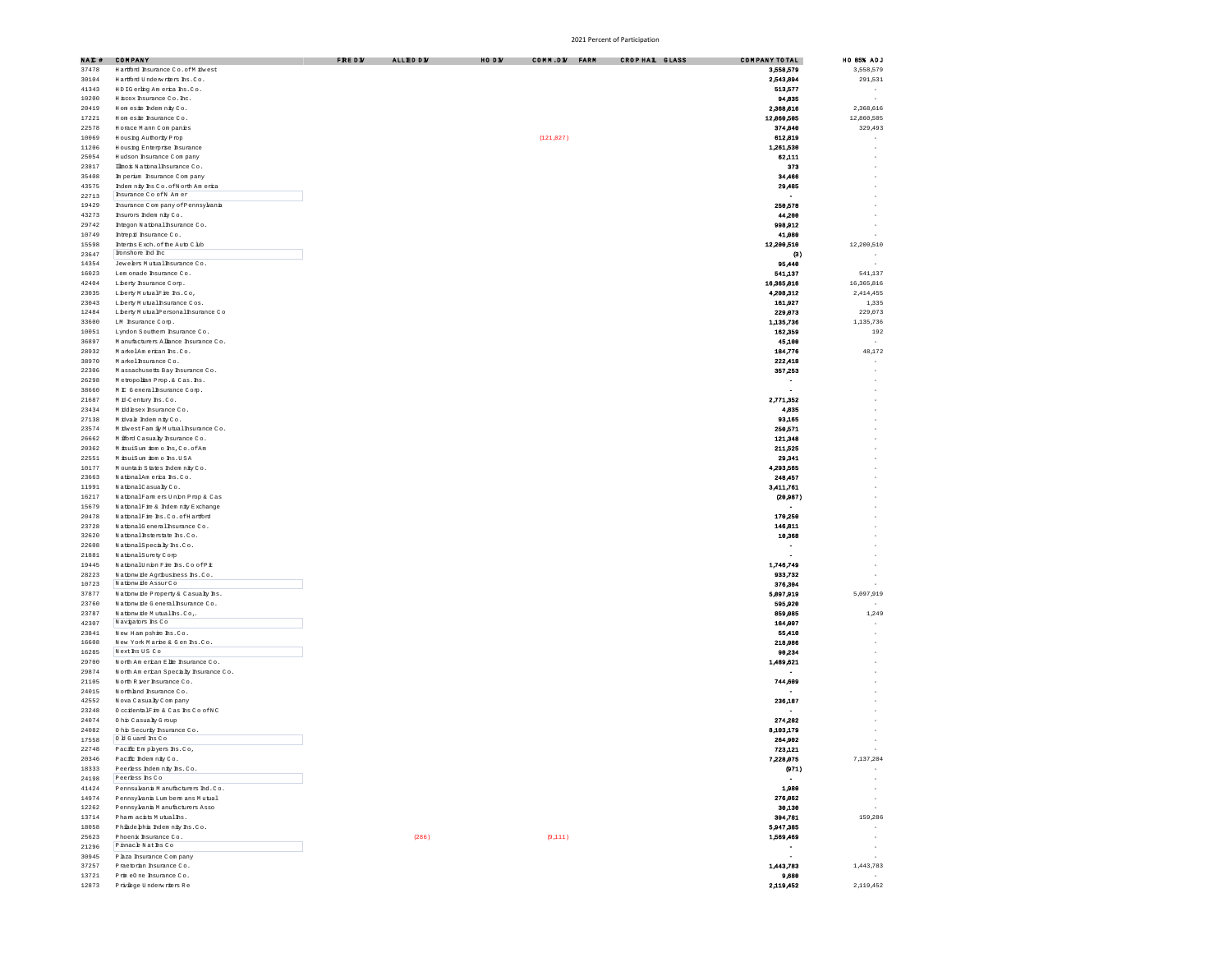| NAI #          | COMPANY                                                      | FREDY    | <b>ALLED DV</b> | HO DW       | COMM.DE FARM | CROP HAL GLASS | COMPANY TOTAL        | <b>HO 85% ADJ</b>        |
|----------------|--------------------------------------------------------------|----------|-----------------|-------------|--------------|----------------|----------------------|--------------------------|
| 38628          | Progressive Northern Ins.Co.                                 |          |                 |             |              |                | 71,400               | 71,400                   |
| 34690          | Property Cas. hs Co. of Hartford                             |          |                 |             |              |                | 4,660,529            | 4,651,809                |
| 39217          | QBE hs. Com.                                                 |          |                 |             |              |                | 816,506              | 471,638                  |
| 24538          | Republic Underwitters Ins. Group                             |          |                 |             |              |                | 4,368                |                          |
| 40479          | Republic Vanguard Insurance Com                              |          |                 |             |              |                | 156,106              | ÷.                       |
| 36684          | Riverport hs.Co.                                             |          |                 |             |              |                |                      | $\overline{\phantom{a}}$ |
| 13056          | RLI hsumace Co.                                              |          |                 |             |              |                | 139,380              |                          |
| 11089          | Rock Ridge hs Co                                             |          |                 |             |              |                | 459,817              | 459,817                  |
| 22314          | RSUIMdem nity Co.                                            |          |                 |             |              |                | 208,975              | $\sim$                   |
| 11134          | RumlTrust hsumnce Co.                                        |          |                 |             |              |                | 204,911              |                          |
| 10974          | Root hsurance Company                                        |          |                 |             |              |                | 35,658               | 35,658                   |
| 24740          | Safeco haurance G roup                                       |          |                 |             |              |                | 33,779,942           | 23,425,113               |
| 39012          | Safeco hs Co Of L                                            |          |                 |             |              |                |                      | $\overline{\phantom{a}}$ |
| 15580          | Scottsdale Indemnity Company                                 |          |                 |             |              |                | 1,276                | ×,                       |
| 19879          | Security National Ins. Co.                                   |          |                 |             |              |                | 543,334              | ÷.                       |
| 12572          | Selective Insurance CoofAmerica                              | (188)    |                 |             |              |                | 1,232,244            |                          |
| 19259          | Selective Insurance of Co. of SC                             |          |                 |             |              |                | 318,613              |                          |
| 39926          | Selective Ibsurance of the Southwest                         |          |                 |             |              |                | 793,124              | ×                        |
| 26301          | Selective W ay Insurance Co                                  |          |                 |             |              |                | 247,440              | ٠                        |
| 10936          | Seneca Insurance Co.                                         |          |                 |             |              |                | 258,820              |                          |
| 11000          | Senthelhsurance Co, LTD                                      |          |                 |             |              |                | 2,714,574            | 375,407                  |
| 24988          | Sentry Insurance A MutualCo.                                 |          |                 |             |              |                | 94,119               |                          |
| 21180          | Senty Selecths.Co.                                           |          |                 |             |              |                | 107,722              |                          |
| 38776          | Sidus Am erica Insurance Co.                                 |          |                 |             |              |                |                      | $\sim$                   |
|                |                                                              |          |                 |             |              |                | 643,010              |                          |
| 11126          | Som po Japan Ins. Co. of Am erica                            |          |                 |             |              |                |                      |                          |
| 19216          | Southern Insurance Co.                                       |          |                 |             |              |                | (14, 847)            | (14, 847)                |
| 24376          | Spinaker hsurance Co.                                        |          |                 |             |              |                | 1,732,600            | 1,647,464                |
| 24767          | St.PaulFire & Marke Rs.Co.                                   |          |                 |             |              |                | 641,057              | $\overline{\phantom{a}}$ |
| 24775          | St.PaulGuardian Rs.Co.                                       |          |                 |             |              |                | 85,644               | $\sim$                   |
| 24791          | St.PaulMercury hs.Co.                                        |          |                 |             |              |                | 155,308              |                          |
| 12645          | Standard Casualy Company                                     |          |                 |             |              |                | 2,440,688            | 2,440,688                |
| 19070          | Standard Fire Insurance Co,                                  |          |                 |             |              |                | 2,279,841            | 1,853,135                |
| 42986          | Standard Guaranty Ins.Co.                                    |          |                 |             |              |                | 5,231,596            | 55,389                   |
| 18023          | Star hsurance Co.                                            |          |                 |             |              |                | 87,712               |                          |
| 40045          | Stamethsumnce Co.                                            |          |                 |             |              |                | 14,747               |                          |
| 38318          | Star Indem niv & Liabiliv Co.                                |          |                 |             |              |                | 141,297              |                          |
| 25143          | State Farm, Insurance Cos.                                   |          |                 |             |              |                | 124,749,993          | 116,046,861              |
| 12831          | State National Insurance Co. Inc.                            |          |                 |             |              |                | 32.571               | 9,304                    |
| 25180          | Stillwater hsumance Co.                                      |          |                 |             |              |                | 1,636,664            | 1,456,495                |
| 12866          | THE haurance Co.                                             |          |                 |             |              |                | 30,977               | $\sim$                   |
| 22683          | Teachers Insurance Co.                                       |          |                 |             |              |                | 720,829              | 720,829                  |
| 42376          | Technology haurance Co. hc.                                  |          |                 |             |              |                | 290,231              | $\sim$                   |
| 21296          | Tema Am erican Insurance Co.                                 |          |                 |             |              |                |                      | $\sim$                   |
| 28665          | The C nonnatiC asuatly Co.                                   |          |                 |             |              |                | 497,892              | 3,275                    |
| 23280          | The C nchnatilldem nity Co.                                  |          |                 |             |              |                | 2,474,588            | $\overline{\phantom{a}}$ |
| 10677          | The C nchnatilhsurance Co                                    |          |                 |             |              |                | 3,568,529            | 15,236                   |
| 32301          | TNUS Insurance Co.                                           |          |                 |             |              |                |                      |                          |
| 10945          | Tokb Marhe & Fire hs.Co.                                     |          |                 |             |              |                | 223,418              |                          |
| 18031          | Topa Insurance Com pany                                      |          |                 |             |              |                |                      | $\sim$                   |
| 28886          | Transquard Insurance Co. of Am erica                         |          |                 |             |              |                | 42,964               | ÷.                       |
| 20494          | Transportation Ins.Co,                                       |          |                 |             |              |                | 664,375              | ÷.                       |
| 19046          | Travelers Casualy hs. Co. of Am er.                          |          |                 |             |              |                | 4,916,403            |                          |
| 36137          | Travelers Commercial Insurance Co.                           |          |                 |             |              |                | 340,721              | 340,721                  |
| 27998          | Travelers Hom e & Marine Ins.Co.                             |          |                 |             |              |                | 10,280,663           | 10,280,663               |
| 25682          | Travelers Ind Co. of Connecticut                             |          |                 |             |              |                | 900,005              | $\overline{\phantom{a}}$ |
| 25658          | Travelers Indem nity Co,                                     |          | (143)           |             | (2,687)      |                | 5,072,029            | $\sim$                   |
| 25666          | Travelers Indem nity Co. of Am erica                         |          | (16)            |             | (4,560)      |                | 2,207,386            | 79,835                   |
| 38130          | Travelers Personal hs.Co.                                    |          |                 |             |              |                | 21,324,085           | 21,324,085               |
| 25674          | Travelers Prop Cas Co of America                             |          | (246)           |             | (1, 115)     |                | 4,994,856            | $\overline{\phantom{a}}$ |
| 31003          | TriState Insurance Co.ofMN                                   |          |                 |             |              |                | 837,280              | ÷,                       |
| 22225          | Trisum hs Co                                                 |          |                 |             |              |                | 211                  | 211                      |
| 21709          | Truck Insurance Exchange                                     |          |                 |             |              |                | 4,334,215            |                          |
| 27120          | Trum bull hsurance Com pany                                  |          |                 |             |              |                | 4,516,554            | 4,504,839                |
| 29459          | TwinCity Fire hs.Co.                                         |          |                 |             |              |                | 2,088,371            | 270,172                  |
| 21423          | Union hs.Co.ofProvidence                                     |          |                 |             |              |                | 44,542               |                          |
| 25844          | Union Insurance Co.                                          |          |                 |             |              |                | 581,961              |                          |
| 13021          | United Fire & Casualy Co.                                    |          |                 |             |              |                | 1,122,238            | (622)                    |
| 25941          | United Services Automobile Asso                              | (86,683) | (400, 360)      | (3,227,510) |              |                | 26,859,541           | 23, 514, 125             |
|                | United States Filelty & GuarCo                               |          |                 |             |              |                |                      |                          |
| 25887          |                                                              |          |                 |             |              |                |                      |                          |
| 21113<br>25895 | United States Fire Ins.Co.<br>United States Liability Ins.Co |          |                 |             |              |                | 142,317<br>2,039,854 |                          |
|                |                                                              |          |                 |             |              |                | 108,021              |                          |
| 16063          | Unitrh Property & Casualty Group                             |          |                 |             |              |                |                      |                          |
| 40703          | Unirh Safequard Ins.Co.                                      |          |                 |             |              |                | 1,779,119            | 1,779,119                |
| 41181          | UniversalUnderwriters Rs.Co.                                 |          |                 |             |              |                |                      | $\sim$                   |
| 40843          | UniversalUnderwriters of TX hs.Co.                           |          |                 |             |              |                | ٠                    | $\sim$                   |
| 25976          | U tica Mutual Insurance Co.                                  |          |                 |             |              |                |                      |                          |
| 18600          | USAA Generalldem nity Company                                |          |                 |             |              |                | 14,356,229           | 13,232,027               |
| 25968          | USAA-Corise Monrison                                         |          |                 |             |              |                | 18 913 374           | 16,962,000               |
| 20508          | Valley Forge Ins.Co.                                         |          |                 |             |              |                | 1.047.742            |                          |
| 21172          | Vanlher haurance C om pany                                   |          |                 |             |              |                | 20,496               | $\sim$                   |
| 44768          | Vantapro Specialy Rs.Co.                                     |          |                 |             |              |                | 63,649               | $\sim$                   |
| 10815          | Verkn Fire Insurance Co.MD                                   |          |                 |             |              |                | 195,981              | $\sim$                   |
| 42889          | Victoria Fire & Casualty Co.                                 |          |                 |             |              |                |                      |                          |
| 20397          | Vigianths.Co,                                                |          |                 |             |              |                | 943,920              | 835,445                  |
| 26042          | W ausau Underwriting Ins.Co.                                 |          |                 |             |              |                |                      |                          |